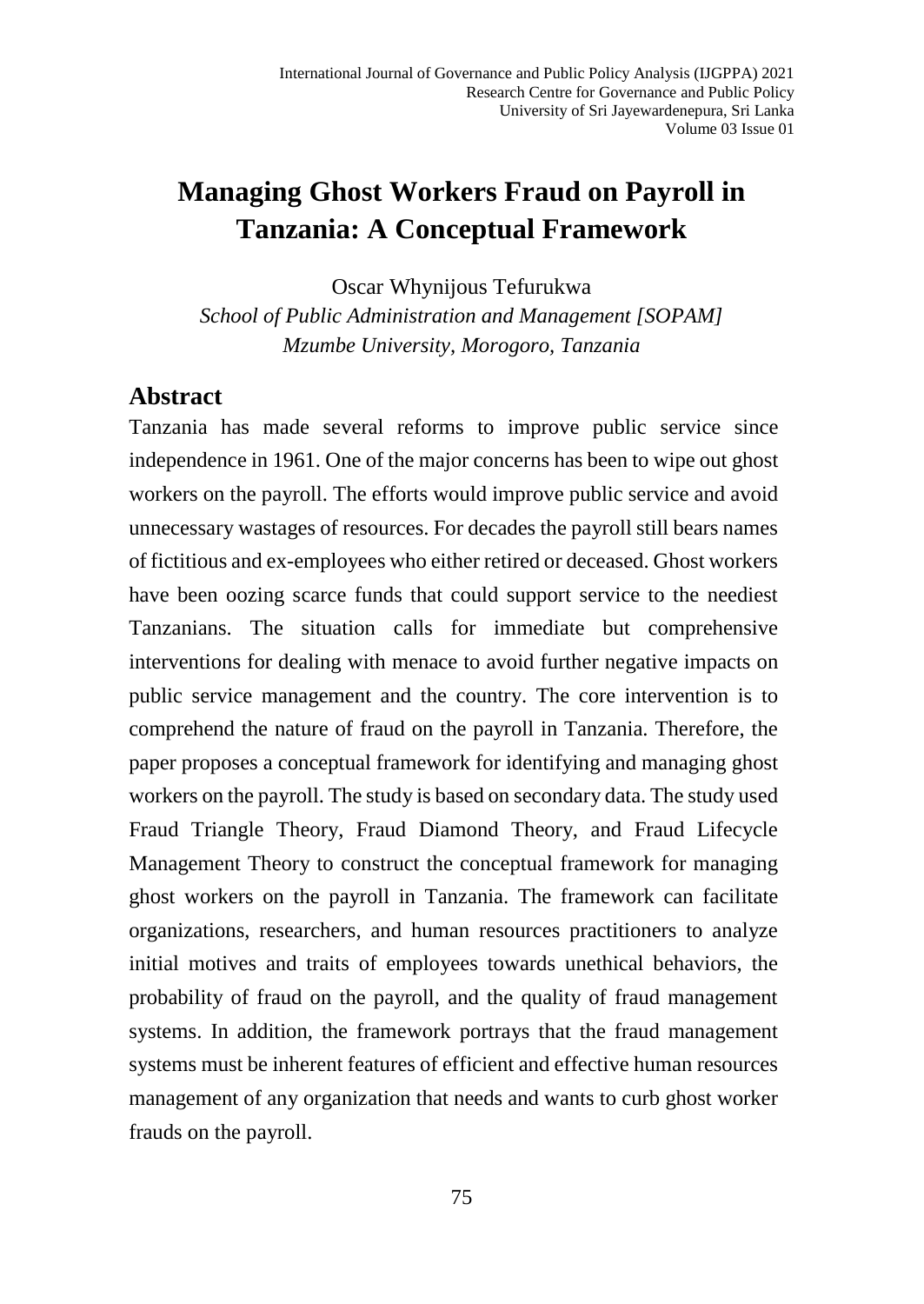**Keywords:** Ghost Worker Frauds, Fraud Management, Conceptual Framework, Human Capital Management Information System, Payroll

# **Introduction**

Ghost workers scam is a type of crime committed by the bureaucrats who prepare and control remuneration processes (Okagu et al., 2020). The ghost workers are illegal employees on the payroll (Nangih & Davies, 2017). The intention is to obtain unlawful money from ghost workers on the payroll (Anele, 1996). Pay fraud involves false claims of wage or pay and other reimbursement compensations from the employers (Association of Certified Fraud Examiners - ACFE, 2016). It involves masquerading and tempering with the payroll systems that result in cost insinuation (Hawley, 2021).

There are several initiatives to eradicate ghost workers on the payroll in Tanzania (Kiwuwa, 2021; Sawe & Maimu, 2001; The United Republic of Tanzania - URT, 2014). For example, in 1991, public service reforms established payroll control systems for identification and discarding ghost workers on the payroll (Sawe & Maimu, 2001). In 1995, the government introduced Personnel Control and Information Systems to improve human resource databases and significantly reduce or stop wastage of resources (URT, 2014). Regardless of all these efforts, the payroll verification exercise in 1996 initially identified 6,000 ghost workers but later reinstated 500 as legitimate civil servants (Sawe & Maimu, 2001). In 1998, a comparison of civil servants the public service and ministry of finance lists disclosed 16,000 ghost workers on the payroll (Sawe & Maimu, 2001). All this was not just a loss of money; it undermined the country to improve the living standards of the citizens.

The determination of the government of Tanzania to improve public service on payroll resulted in the launching of the Merged Integrated Human Resource and Payroll system on  $20<sup>th</sup>$  June 2000. The initiative enabled the government to identify and manage its employees and wage bill monthly (Sawe & Maimu,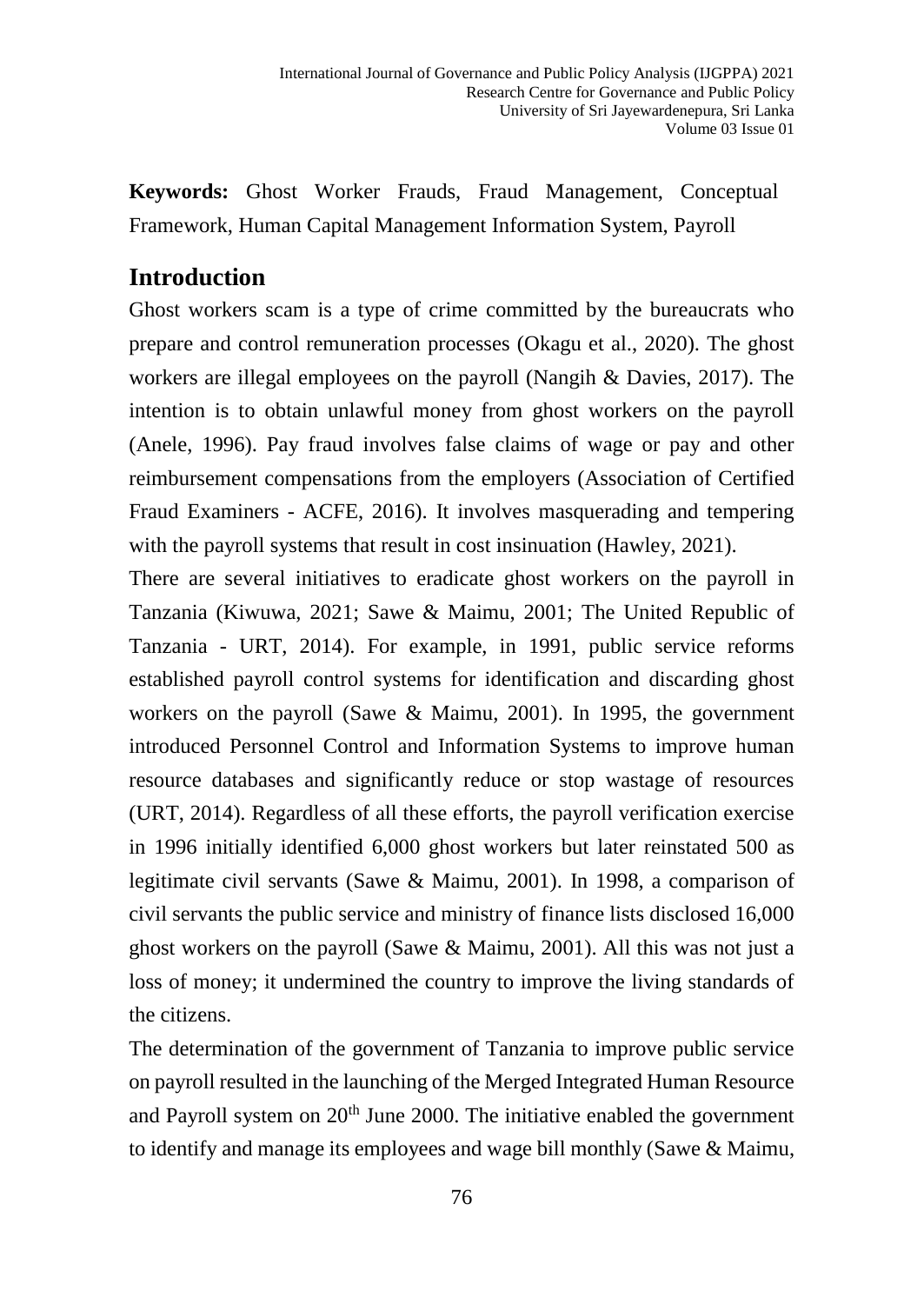2001). Another landmark in managing human resources in Tanzania was the Human Capital Management Information System (HCMIS). The system automates administrative activities and increases the efficiency and effectiveness of human capital information. It keeps employees' names, birth dates, professional qualifications, positions, and salaries (URT, 2016; Sawe & Maimu, 2001). In 2011/2012, the government streamlined HCMIS to Ministries Department and Agency (MDAs) and Local Government Authority (LGAs). In the three following financial years, the government reduced leakage to ineligible salaries at the tune of 1.8 billion Tanzanian Shillings (Tanzanian Currency) in 2009/ 2010; 142.7 million Tanzanian Shillings in 2010/11; and 55.7 million Tanzanian Shillings in 2012/13. Despite remarkable achievements in HCMIS, ghost workers received 392 million Tanzanian Shillings in 2014/2015. In 2015/2016, the same observable fact increased to 1,007 million Tanzanian Shillings (International Monetary Fund - IMF, 2016). The overall 2016-2018 pay verification exercises revealed the government was wasting 19.83 billion Tanzanian Shillings monthly on 19,708 ghost workers on payroll (Domasa & Kamagi, 2020). Frauds on the payroll are a recurrent peril in Tanzania (Giliard, 2021; National Audit Office, 2020; Therkildsen, 2001). For instance, Zanzibar in United Republic of Tanzania recently annulled top military officials who masqueraded 381 ghosts who worked as authentic civil servants and caused a loss of 2 billion Tanzanian Shillings monthly on payroll (Giliard, 2021). The net effects of the ghost workers on the payroll are massive wastages of resources and inadequate quality of public service in Tanzania (Domasa & Kimagi, 2020). The measures against ghost workers on the payroll need comprehensive understanding. For instance, the Tanzanian Prime Minster promised to continue fighting against ghost workers through pay verification exercises (Domasa & Kimagi, 2020). The approach depends on the will and commitment of the top management decisions. It is also unpredictable. For instance, the government has physical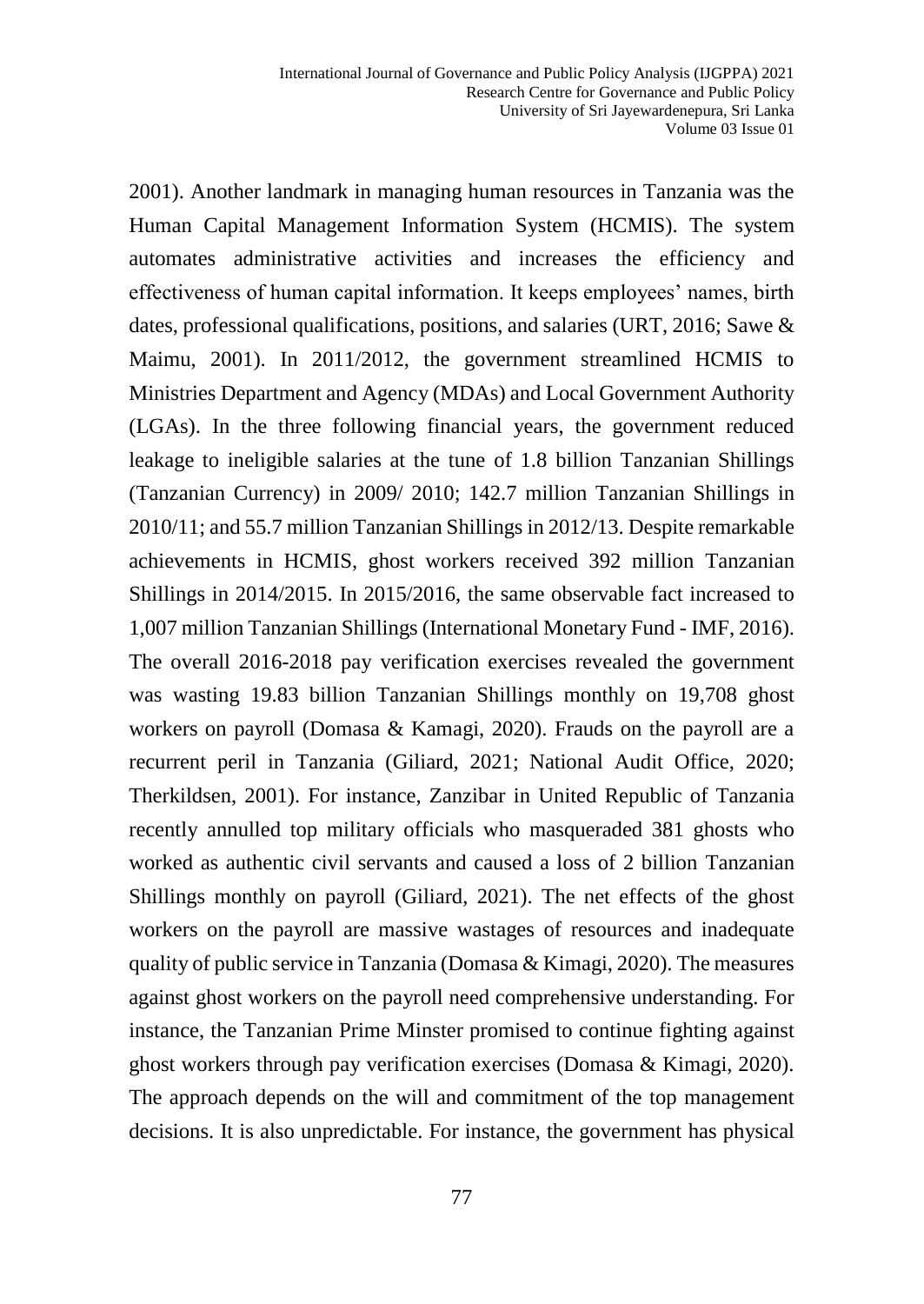verification exercises on civil servants in 1991, 1996, and 2016. The new trends of ghost workers on the payroll suggest that the government of Tanzania should analyze the problem in all dimensions before designing tools for managing ghost workers on the payroll. Ghost workers on the payroll do not only result in financial losses but also poor public services. Additionally, the situation reveals that authorities dealing with human resources management do not understand the nature of the problem.

# **Literature Review**

This section provides the meaning of "fraud" applied in this study, and identifies research gaps from previous studies. To establish constructs for creating a conceptual framework, the section reviews related theories, including Fraud Triangle Theory, Fraud Diamond Theory, and Fraud Management Lifecycle Theory.

## **The Meaning of Fraud**

Many authors have defined "fraud" with some variations of the definitions (Akers & Bellovary, 2006). In search of the meaning of the fraud, Akers & Bellovary's (2006) study collected several definitions. It was revealed that definitions overlap to include but not limited to "intent", "illegal act", "perpetrator" willingly cause some form of deception, "acts that result in a material misstatement of the financial statements", "manipulation of accounting records and supporting documents", "omission of important information" (pp.248-249). In addition, Merriam-Webster (2021) defines fraud as "the crime of using dishonest to take something valuable from other persons". Also, it adds that fraud refers to "a person who pretends to be what he/she is not to trick people". Drawing from the above, specifically, fraud in this paper refers to a thoughtful act (or failure to act) to personally earn unlawful benefits by using dishonesty or deceitful propositions or destruction of facts on the payroll, which make responsible pay authority believes and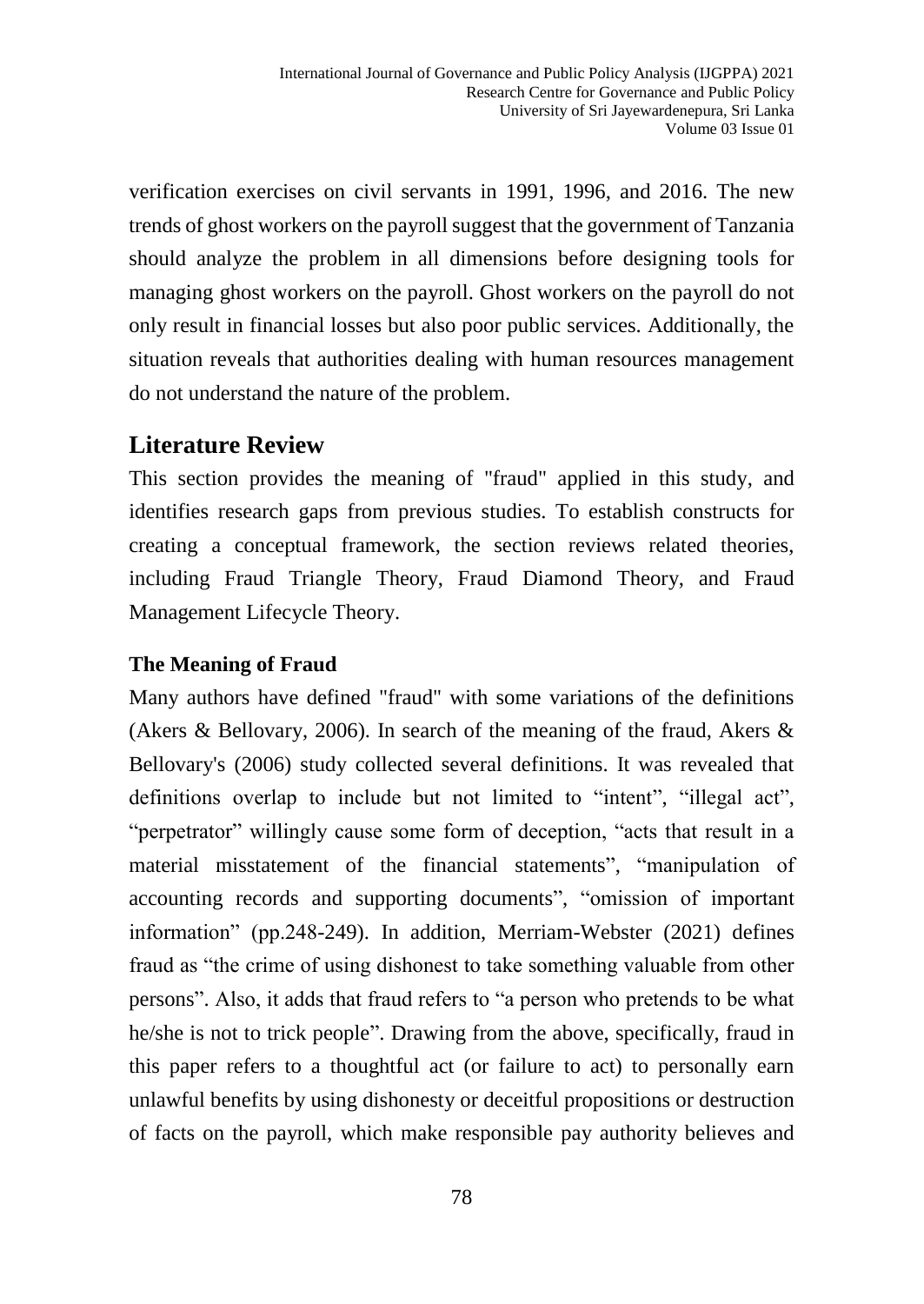relies upon to pay as ghost workers as genuine employees. Along the course of creating and receiving illegal or undeserved wages and reimbursements on the payroll, a dishonest bureaucrat (fraud) is likely but not limited to commit the following: fake or adjust documents; unapproved revise or alter records (files); and deceive on fiscal reporting (the University of Southern Indiana, (2021).

## **The Gap in Previous Studies**

Empirical studies of Haruna et al. (2015); Ndaro, (2016); Njau, (2017); Oguzierem et al. (2017), and Bwaki (2018) have dwelt much on causes and the outcomes of ghost workers to the country economy, payroll, new employment opportunities, and employees' performance. They also proposed measures for the eradication of ghost workers on the payroll. Theoretical studies, mainly Cressey (1950); Kassem and Higson (2012, p.192), Albrecht al. (2010, p. 260), Wolfe and Hermanson (2004), Sorunke (2016), have exhausted explanations and descriptions on the causes of frauds in organizations. Wilhelm (2004) provides a conceptual framework for managing ghost workers. Nevertheless, empirical studies did not provide a unified framework for managing ghost workers on the payroll in Tanzania. Thus, this study bridges the gap by creating a conceptual framework for identifying and managing ghost workers in the payroll. Specifically, the articles respond to one question; why do ghost workers persist on the payroll in Tanzania despite several government efforts to improve public service? In search of the answer to the core question, the paper reviews the Fraud Triangle Theory.

# **Fraud Triangle Theory**

Fraud committed in public organizations occurs within the context that crafts its occurrence. This situation makes organizations prone to their environment. According to Cressey's (1950) study, fraudulence in organizations can rarely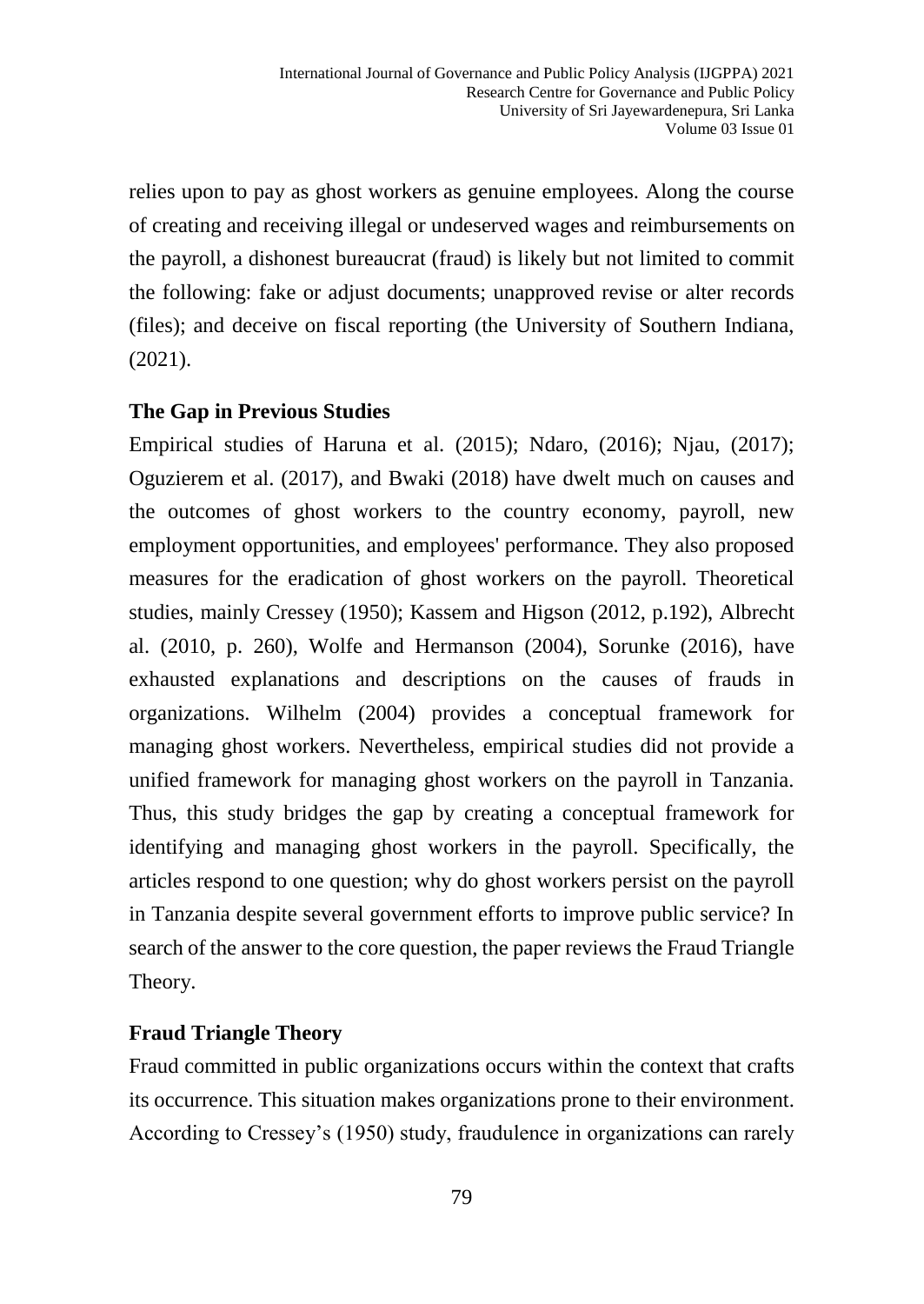happen without three factors: pressure/incentives, opportunity, and rationalization. Fraud occurs whenever these factors occur concurrently. Cressey opines that trust violators commit fraud due to the following reasons:

"…they conceive of themselves as having a financial problem which is non-shareable, have knowledge or awareness that this problem can be secretly resolved by the violation of the position of financial trust, and can apply to their conduct in that situation verbalizations which enable them to adjust their conceptions of themselves as trusted persons with their conceptions of themselves as users of the entrusted funds or property" (Cressey, 1950, p. 742).

Those who commit fraud have the skills, knowledge, experience, and positive attitudes to use their positions towards material acquisitions. Drawing from the conception of Cressey (1950), ghost workers on the payroll occur just like in other instances of fraudulence. The following section uses Cressey's submission to describe and explain the occurrence of ghost workers on the payroll in Tanzania.

#### *Perceived Motive/Pressure*

One of the possible causes is a monetary difficulty that is not distributable. It occurs when bureaucrat conceives of himself as "having incurred obligations which he/she considers as non-socially-satisfied and which, consequently, must be satisfied by a private or secret means" (Cressey, 1950, p. 741). Nonshareable financial issues can be expressed in six different forms. They include "difficulty in paying back debts, problems resulting from personal failure, business reversals (uncontrollable business failures such as inflation or recession), physical isolation (trust violator is isolated from people who can help him), status gaining (living beyond one's means, and employer-employee relations (employer's unfair treatment)" (Kassem & Higson, 2012, p. 192). However, Lister (2007, p. 63) rarely sees that pressure is the source of an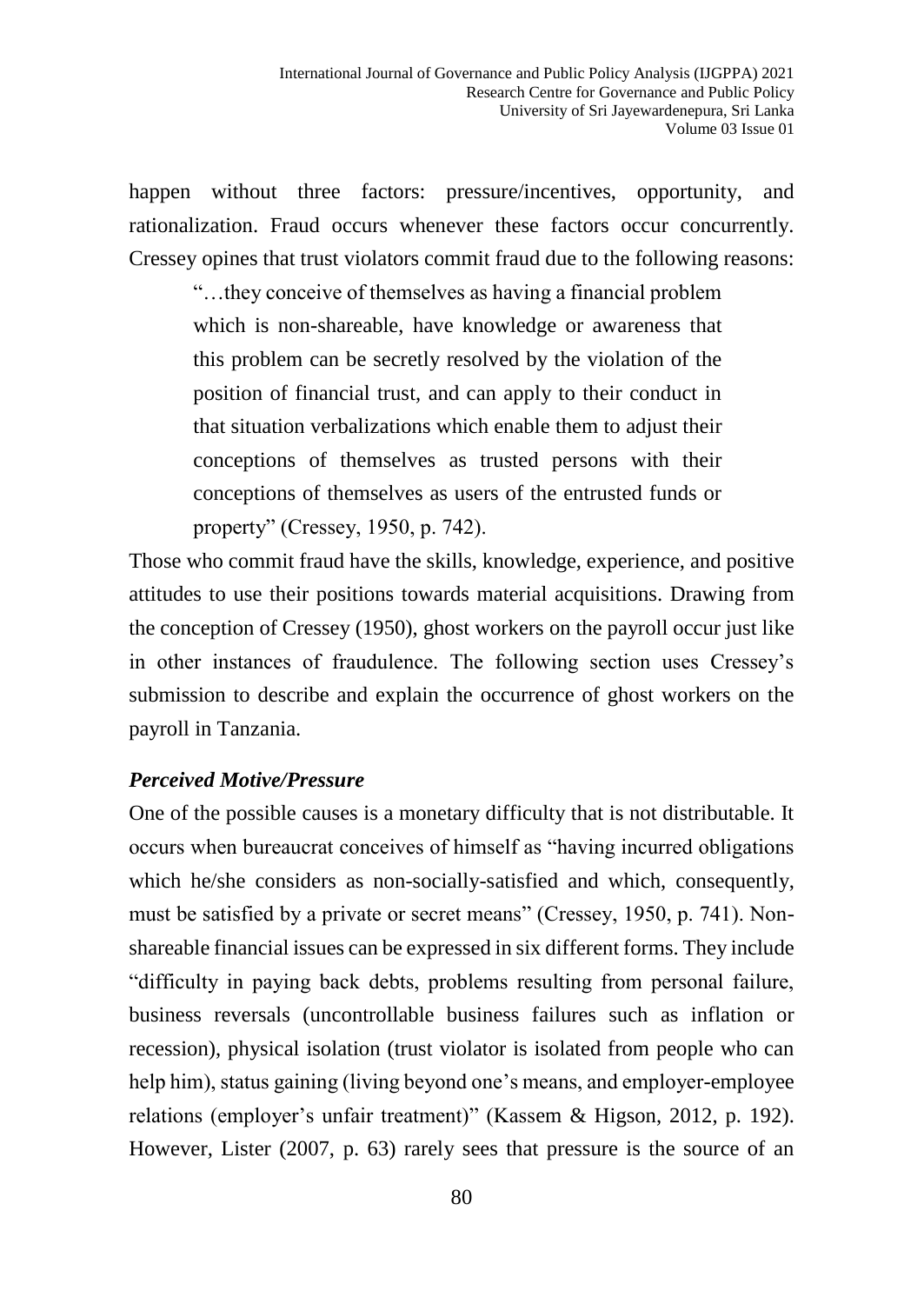employee to be involved in fraudulence but as "the source of heat for the fire". The perceived motive/pressure by the fraudster is not self-sufficient to induce him to commit fraud.

Kassem and Higson (2012, p. 192) argue that bureaucrats are motivated to commit fraud due to "personal pressure such as lavish lifestyle, employment pressure from constant reimbursement structures, or management's financial interest, and external pressure" like market expectations, financier covenants, and risks to the business financial stability. Giving instances of this, Albrecht et al. (2010, p. 260) provide those financial motives that result in fraud include "personal financial losses, falling sales, inability to compete with other companies, greed, living beyond one's means, personal debt, poor credit, the need to meet short-term credit crises, inability to meet financial forecasts, and unexpected financial needs".

Non-financial pressure occurs when employees want to beat the system and are frustrated with work (Albrecht et al., 2008, p. 3). Extending the motives/pressure for one to commit fraud, Murdock (2008) adds political and social pressure. The Author argues that non-financial motives emanate from a lack of discipline or personal habits like gambling and drug addiction. The desires of bureaucrats to maintain social status gradually drag them into dubious transactions. It is possible; bureaucrats' behaviors reflect what society cherishes. When dishonesty becomes the norm of a particular community, members applaud those who misuse public office to squander money funds. Some community members regard those as heroes due to their achievements in the shortest possible time after assuming the position of financial trust in the bureau. Therefore, unethical bureaucrats behind the payroll systems will always manipulate the process or personal gains. However, as Lister (2007) squabbles, ghost workers' fraudulence is not likely to occur without the bureaucrats identifying an opportunity.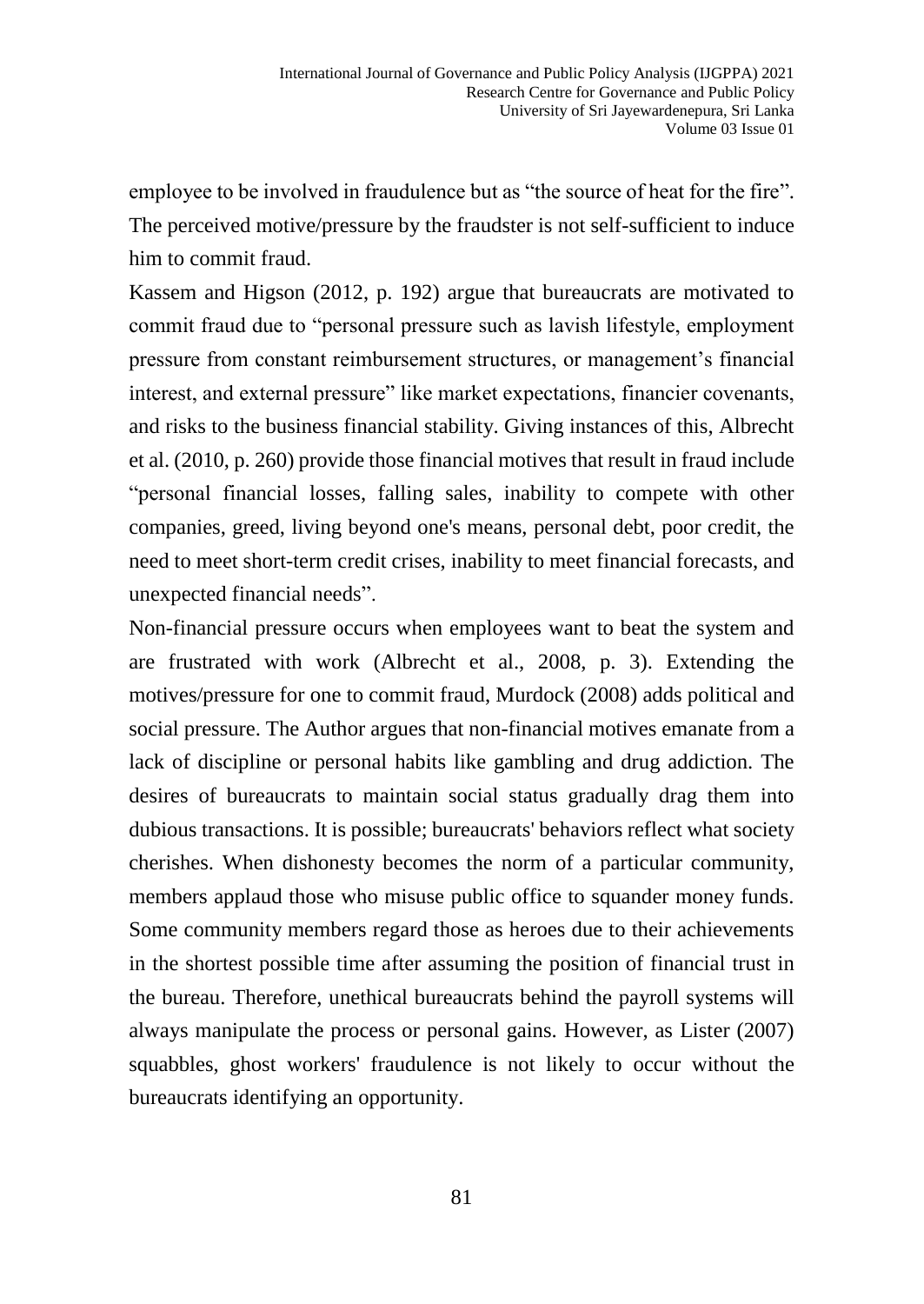#### *Perceived Opportunity*

Another condition that must be presented before the occurrence of fraud, according to Cressey (1950), is a perceived opportunity. In this regard, the swindler sees a way to use the position as the stepping-stone towards resolving their financial problems (Abdullahi & Mansor, 2015). This happens in an organization with weak internal control measures. In such organizations with pitiable supervisory systems, wretched bureaucrats use inherent weaknesses for personal gains based on their expertise. Additionally, fraudsters create, albeit in their conception, solidly ground justifiable reasons with wrong premises to shield their decadent demeanors. Contrary to Cressey (1950) concept of perceived opportunity, Lister (2007, p. 63) argues that all these *"acts as the firewood that keeps the fire burning"*. The metaphor denotes that albeit (pressure/motive) may drive an employee to commit fraud, the employee cannot fulfill it without first perceiving the loophole. However, Lister (2007) and Ruankaew (2016) correctly demonstrate that not everyone can realize such inherent fissures in the organizations, but a few bureaucrats whose expertise and positions enable them to abuse the trust bestowed on them. The motive is unfounded validations and pretext.

Ruankaew (2016) synthesizes the positions and functions of the bureaucrats in the office as the capacity of the bureaucrats. In human capital management, an instance shows that ghost workers fraud is the game of the bureaucrats with the capacity to manipulate payroll systems such as the Human Capital Management Information System (HCMIS). For instance, ADE (2013) provides that Tanzania had weak information systems that created an opportunity because of pathetic human capital management mechanisms. The government of Tanzania introduced HCMIS to manage almost all issues centrally at Dar es Salaam in Tanzania. However, the systems could take up to six months to capture accurate information of the employees like retirement, termination, and promotions. Information for labor turnover entails accuracy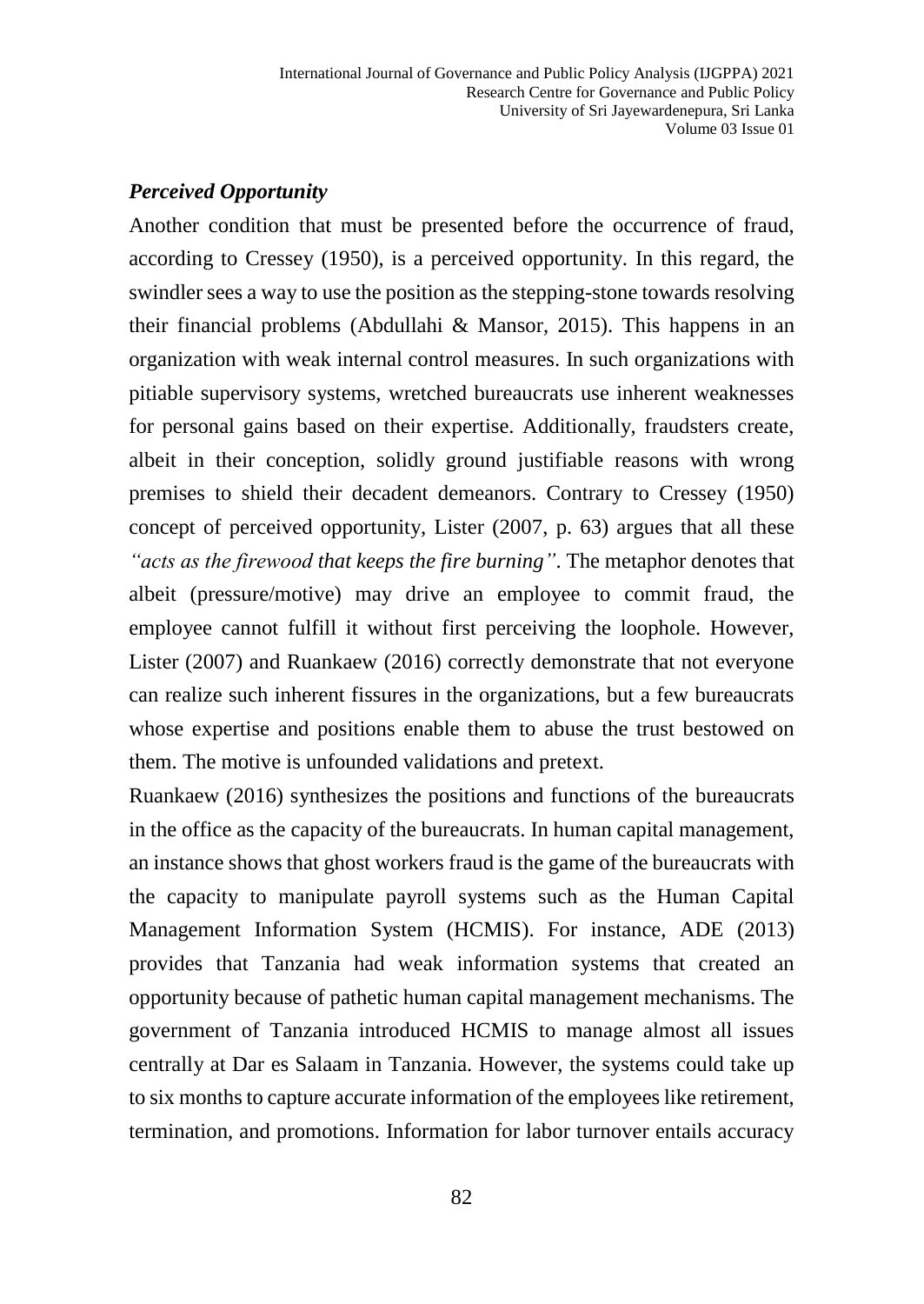in recording those who enter and exit organizations. Incongruence between the names of those who exit and enter creates an imbalance. The deficiencies are on some of those who leave public service but remain on the payroll. Dishonest bureaucrats with information readily available could misuse all this. Dishonest bureaucrats can perceive opportunities due to organizations' structure and complex transactions and merged duties they experience (Kassem & Higson, 2002, p. 192). Additionally, they can perceive opportunities to commit fraud due to inadequate or illegally avoid controls that deter, stop and spot fraudulent behaviors, fragile board of directors, inadequate access to information, and inadequate audit records and disciplining fraud perpetrators (Albrecht et al., 2008, p. 3). All this suggests that unethical bureaucrats recognize that the system is too weak to resist their ill-gotten ambitions (Rae & Subramaniam, 2008, p. 106).

The unambiguous organizational structure opens loopholes through which asset swindling occurs and reduces the possibility of catching fraudsters (Albrecht et al., 2009, p. 41). Similarly, duties one employee undertakes, create control of the tasks and eventually increase chances for embezzlement. Therefore, a single employee should not perform tasks that involve cash because it paves the way to perceived opportunity as the following case of J and D exemplifies:

"I was one of the tellers in a medium-sized bank. Because we all had access to money orders and bank checks, I stole 16 money orders. I did not use them for two weeks to see if anyone would notice them missing. Then, I used one for \$300. After saying nothing in the next two weeks, I used seven more" (Albrecht et al., 2009, p. 41).

This case, among other things, indicates that payroll fraudsters do not engage in fraud without first calculating the risks. They start and continue with payroll fraud once they conclude from the risk equation that "detection is extremely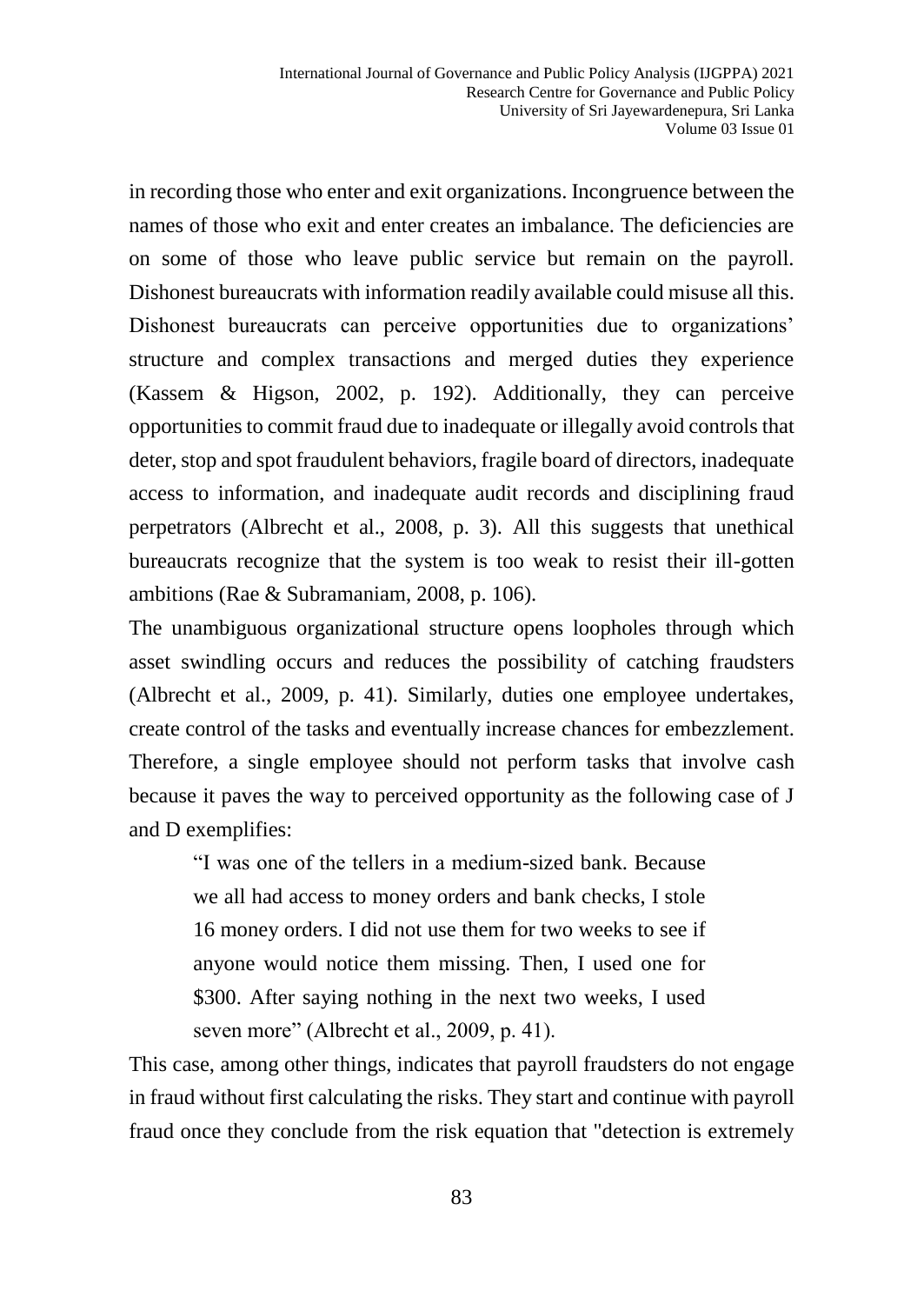low…. even the legal conviction is equally low…the punishment will be a mere slap on the wrist…" (Amoaku - Tuffour, 2002, p. 9).

Furthermore, fraudsters complicate the matter and decrease the chances of being caught. For instance, they draw more bureaucrats and even people outside the public bureaus in fraud. The motive behind this approach is two folds: first, it weakens the mechanisms for protection and detection of payroll fraudulence. Secondly, it elevates the costs for external scrutiny (Amoaku - Tuffour, 2002, p. 9). In the same fashion, payroll fraudsters obscure the entire fraudulence processor an external inquiry to identify corruption. As the syndicate, payroll fraudsters diffuse possibilities of being culprits. Due to this situation, the government vacillates to take prompt actions against perceived delayed, long, and costly frauds. It partly explains the persistence of ghost workers on the payroll in Tanzania.

Unfaithful bureaucrats turn the strategies to reduce and or completely remove ghost workers on the payroll into a perceived opportunity as well. In the early 1990s, the government of Tanzania started to take stern measures to reduce the size of public servants. The exercise required the public servants to attend in person with their identity cards. The government evicted 13,360 ghost workers from the payroll (Lukumai, 2006). However, ADE (2013, p. 80) accounts that some employees did not turn up on the verification day. There was no further scrutiny to establish absentees, whether they were actual workers or ghost workers on the payroll. Unethical bureaucrats could use this fissure deliberately to falsify the database. Intrinsic weaknesses could be misused due to the lack of comprehensive headcount exercise that could hold bureaucrats accountable. Unreliable approaches are loopholes for the recreation of ghost workers on the payroll.

The government does not have enough skills to create a reliable payroll database. Most of the bureaucrats using Information and Communication Technology (ICT) were yet to maintain enough skills. The headcount of 1990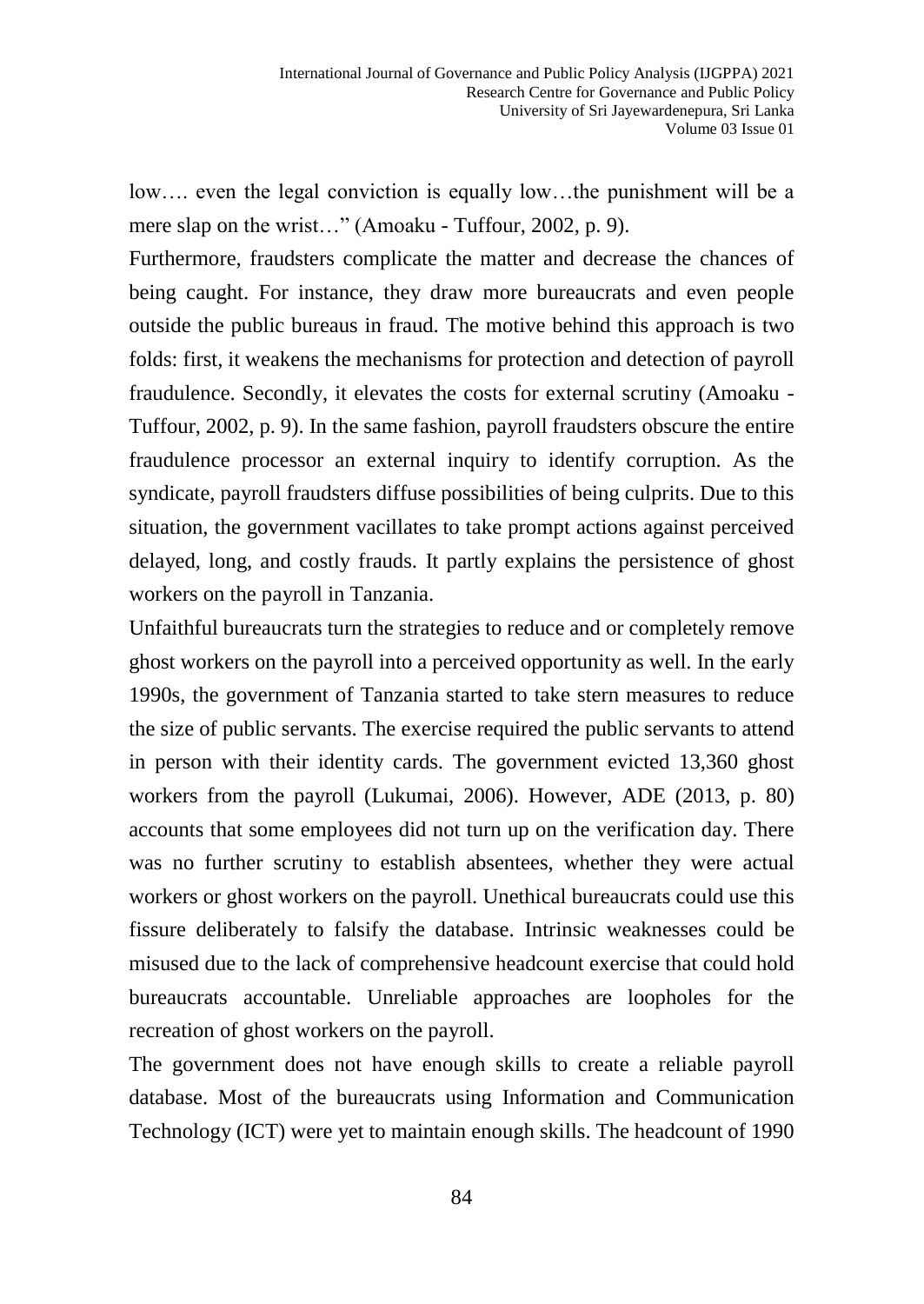created chances for generating more fictitious workers on the payroll and swindling money because the government continued to pay its employees in cash for the next ten years (Lukumai, 2006). This was another ambiguity in which unethical bureaucrats used swindled government funds for personal benefits. The Controller and Audit General (CAG)'s report on a few Ministries, Departments, and Agencies (MDAs) indicates that by 1996 the government had paid 295,849,657 Tanzanian Shillings as salaries without following rules and regulations (National Audit Office, 1999). This situation implies that fraudsters are aware of the inefficient and ineffective payroll system in respective MDAs and LGAs. Above all, fraudsters are conscious because the government does not enforce the rules and regulations of human and financial resources management. While there is no perfect organization with the most efficient and effective systems, bureaucrats are trusted to hold office with imperfect systems. They must demonstrate integrity while working with defective systems. However, not all bureaucrats who engage in fraudulence misuse skills, knowledge, and positions, and they rationalize their actions.

#### *Rationalization*

Rationalization signifies the justification for employees to commit fraud. Most of those involved in fraudulence are likely to be first-time offenders. They may not consider their acts illegal, but sincere deeds due to regrettable situations (Cressey, 1950). Reporting on occupational fraud and abuse in various nations, the ACFE (2010) establishes that of all cases, 85% of the perpetrators had neither been convicted nor criminally. This indicates that it was not their habit to steal or commit offenses. They sew that they are normal people who become victims of inconvenient situations. Justification of fraud by the employees in the organization is individual feelings, personality, or set of principles that enable them deliberately to deceive. While ACFE (2010) orates that fraud is an individual character, Kassem and Higson, (2002) argue that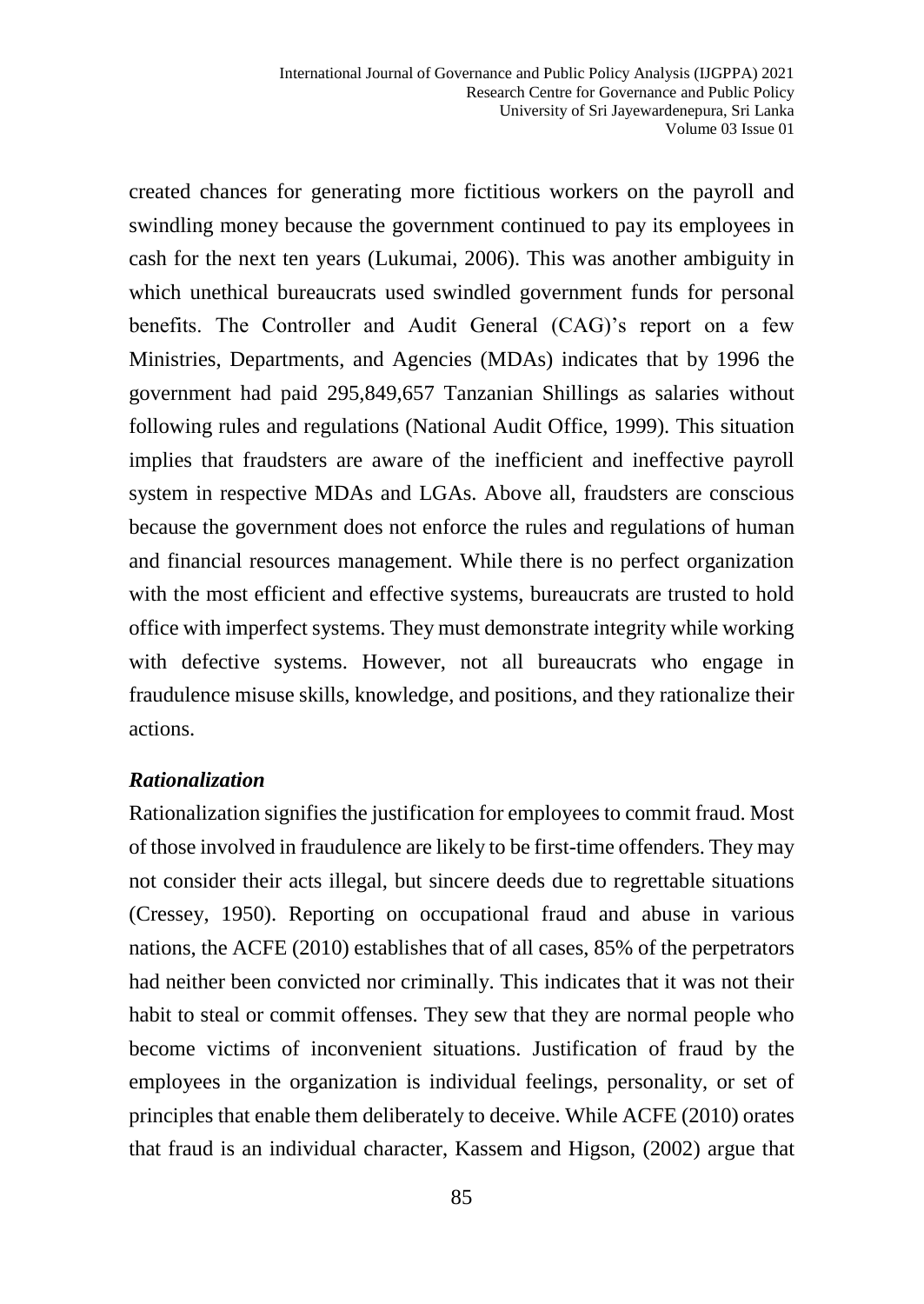under significant pressure, even honest employees are subjected to committing fraud because of the motive, the more unethical bureaucrats will find ways to justify the tolerability of his actions towards fraudulence. Despite such confessions, Rae and Subramaniam (2008) refute all of them. Rae and Subramaniam (2008, p.106) argue that justification of the fraudulent behaviors in the public offices is the consequence of either inadequate or lack of integrity or moral reasoning amongst the employees. Besides, any excuse for a breach of rules and regulations that govern the bureaucrats is completely against the code of conduct.

Drawing from the above, it is deduced that the Fraud Triangle Theory (FTT) provides a framework within which bureaucrats create ghost workers on the payroll. Despite this contribution, FTT is yet to respond to one fundamental query; "why the majority of the civil servants do not commit fraud even though they may be under the influence of fulfilling financial obligations illegally?" To answer this question and expand our knowledge on the causes of fraud on the payroll in Tanzania, another element, "*capability*", is added as presented in Fraud Diamond Theory.

#### **Fraud Diamond Theory**

Fraud Diamond Theory describes capability as an added element.

## *Capability of Employees*

The fraud diamond theory is an extension of the FTT. According to Wolfe and Hermanson (2004), the perpetrators are not or less likely to achieve ill ambitions without having adequate knowledge, skills, and experience. Drawing from Wolfe and Hermanson (2004), it appears that organizations are aware of the incentives/pressure, opportunity, and rationalization. They have made several initiatives to enact laws, reinforce software like HCMIS in Tanzania. Even under tighter control and broader oversight, fraud acts have persisted as Wolfe and Hermanson (2004) assert, "…despite intense efforts to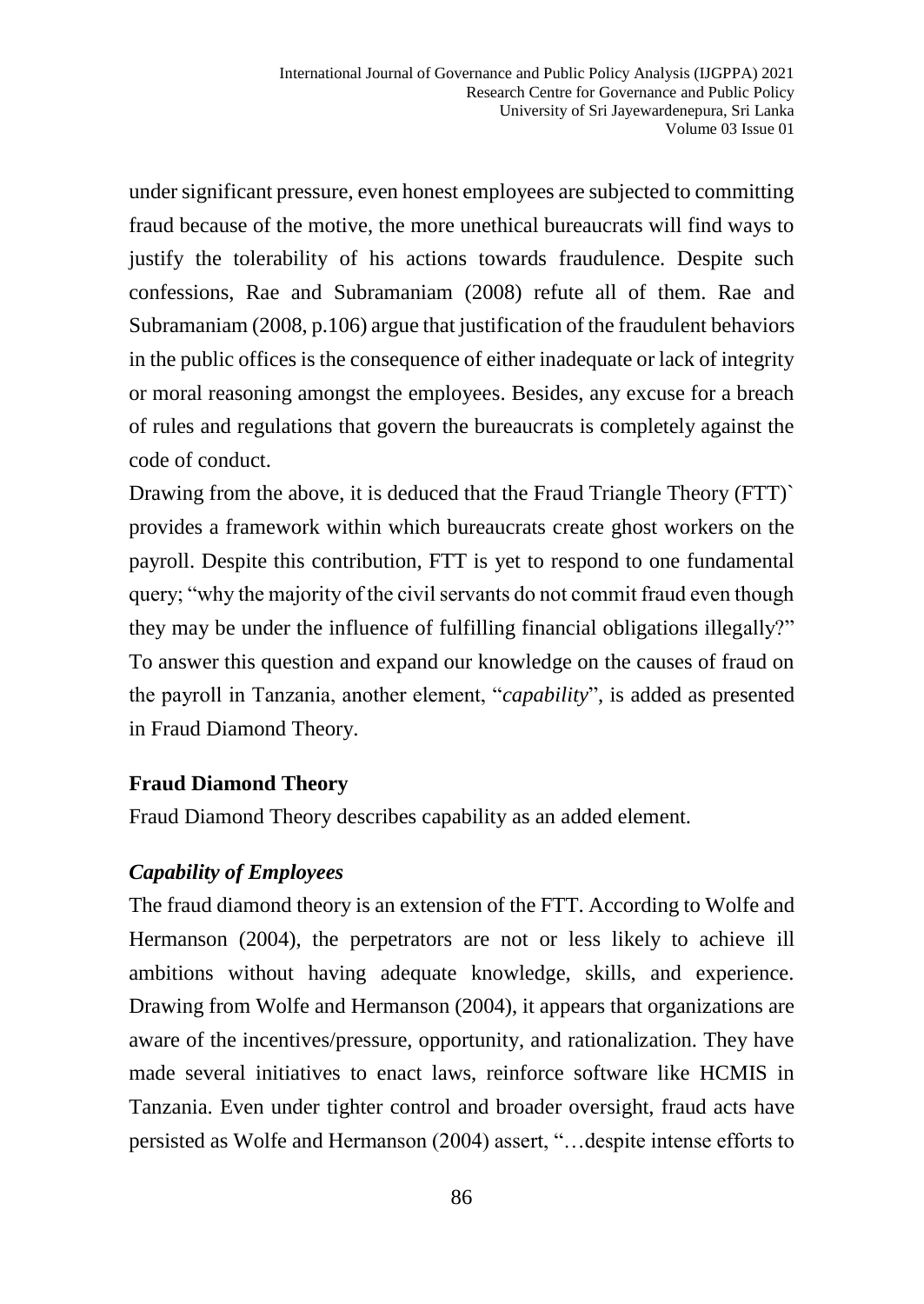stamp out corruption, misappropriation of assets, and fraudulent financial reporting, it appears that fraud in its various forms is a problem that is increasing in frequency and severity" (2004:38). In the quest to provide a comprehensive framework, Wolfe and Hermanson (2004) proposed a fourth element *capability*. The addition of the capability to inducement, opening, and good reason forms a "*four-sided fraud diamond*" as the fourth element to reinforce the FTT. The explanation expands our understandings of how ghost frauds may occur on the payroll and provide possibilities to prevent it.

Capability refers to the individual's ability and traits because they are a prerequisite of frauds whenever there are other three elements (i.e., perceived pressure/motive, opportunity, and rationalization). Lister (2007); Rae and Subramaniam (2008) demonstrate that incentives and rationalization can only bring the people toward the doorway created by the opportunity. Fraudulence depends on the person taking advantage of opportunities for personal gains several times unnoticed (Wolfe & Hermanson, 2004, p. 39). While the FTT would lead one to think of fraud as environmental or situational factors, the fraud diamond theory insists that potentials to deceive must be openly and independently given due consideration in evaluating the danger of fraud (Wolfe & Hermanson, 2004, p. 39). Persons who commit fraud for a long time or on a large amount of money possess various traits. Their positions and functions create their ability to seize opportunities not available to other employees. For example, dishonest bureaucrats whose positions allow them to verify the payroll can maliciously.

The capabilities of the fraudsters reveal themselves in six different ways. The more frequencies an individual performs a task increase their knowledge and gain control over time. Secondly, fraudsters are intelligent, innovative, and experienced who know all company's control measures and weaknesses. In turn, they access the system or assets against the rules and regulations. In line with this, Wolfe and Hermanson (2004) reaffirm that about 70% of the public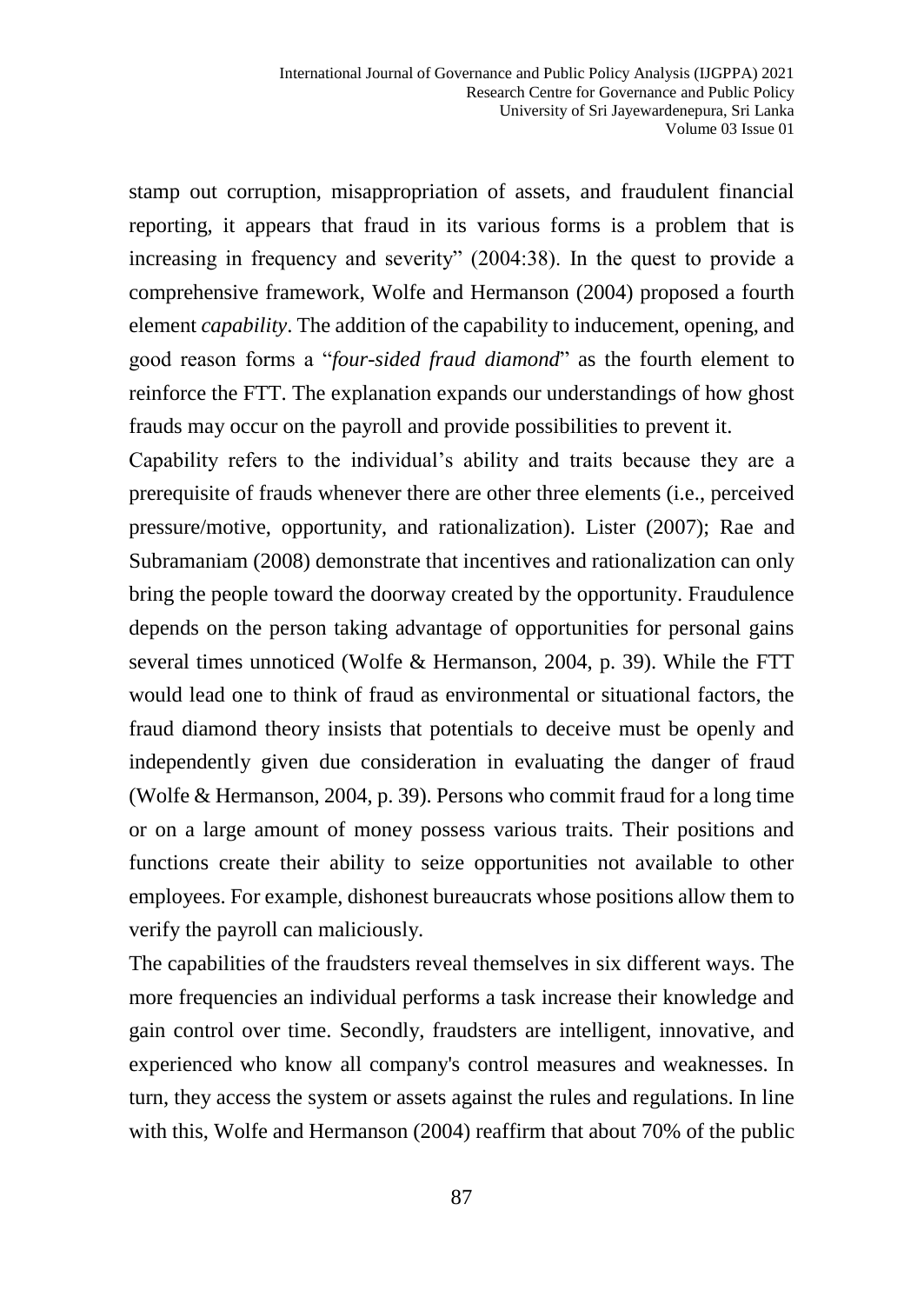fraud involved corporate Chief Executive Offices. Besides, "…51% of the perpetrators of occupational fraud had at least a bachelor's degree, and 49% of the fraudsters were over 40 years old…" (Wolfe & Hermanson, 2004, p. 40). Thirdly, fraudsters are confident enough to take the trouble to solve problems if caught. Fraudsters are egotists determined to attain their objectives at all costs. Success in one fraud act justifies the next one. Those involved feel like proving how smart they are. Fourthly, they can coerce others to conceal or commit fraud by bullying their subordinates. This situation paves ways to bypass some procedures and consequently create loopholes for fraudulence. Fifthly, fraudsters are perennial liars. At all times, they remember all lies. They could do all it takes to hide documents or consistently present wrong information to various authorities. Lastly, fraudsters manage stress too well to be detected (p.40). Despite Wolfe and Hermanson's (2004) articulation and elaboration on the capability factor, critics are very doubtful. "Just as not all bureaucrats under pressure seize opportunities, rationalize the situation and commit frauds" (Wolfe & Hermanson, 2004), not all employees with skills and good positions commit fraudulence (Sorunke, 2016) who brings on the scene ethical issues in the equation of the cause and prevention of deception on the payroll.

#### *Personal Ethics*

Previous studies on fraud did not give due attention to personal behaviors as factors for fraud (Sorunke, 2016). An ethical person would perform duties according to well-established standards about right and wrong that stipulate what one ought to do in the light of rights and responsibilities to society (Sorunke et al., 2014). Ethics is the summation of norms that guide the individuals' behaviors in the public office (Sorunke et al., 2014). Norms are visible through the power of habit in the community, in which one behaves and conducts activities due to moral principles. Personal ethics greatly determine fraudulence in managing human capital and consequently affect the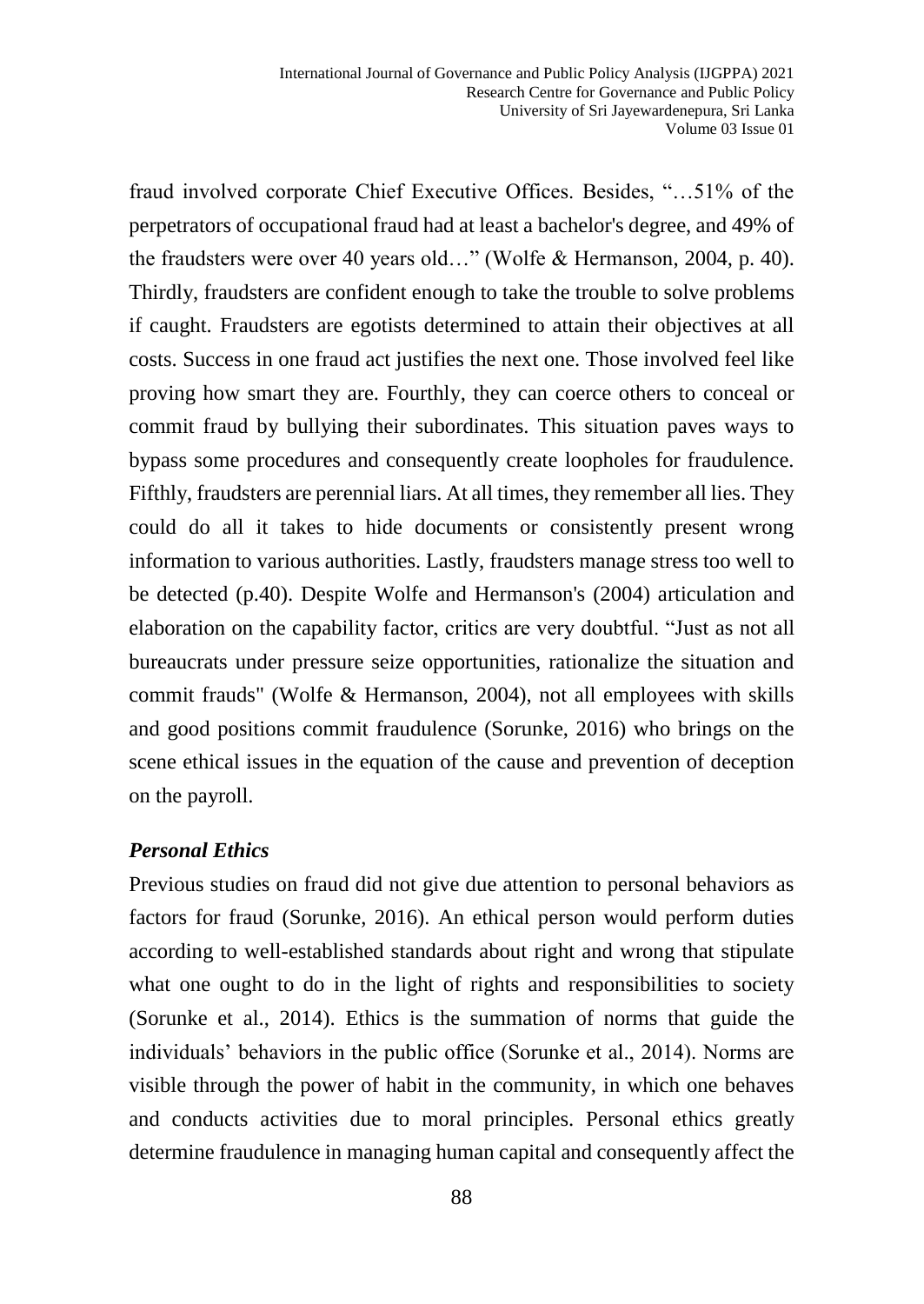quality of payroll. Ethical values, honesty, trustworthiness, justice, transparency, discretion, and self-control influence the bureaucrats' choices and actions are more likely to maintain or contest. Therefore, bureaucrats make some decisions according to their ethics in managing human capital. In this regard, the level of personal ethics determines fraudulence committed.

It is not just capability, pressure/incentives, opportunities, and rationalizations that make the bureaucrats deceive for personal gains, but the level of personal ethics. Findings demonstrated that a high level of integrity matters because even under pressure, bureaucrats do not commit fraudulence (Sorunke, 2016). The situation is opposite to the bureaucrats with a low level of incentives. Committing fraud by unethical bureaucrats does not need any pressure, but one just wants to accumulate wealth. Some of the bureaucrats are already rich due to gluttony, but they continue amassing wealth through deception. Conversely, Wolfe and Hermanson (2004) strongly opine that the capability of the bureaucrats is the factor for committing fraud. However, Sorunke (2016) insists that individuals with the capability and low personal ethics with determination to advance the ill-gotten agenda collaborate with internal or external bureaucrats for grand or long-term deceptions.

Drawing from the above, motivation, integrity, opportunity, and capability of the employees explain the cause of ghost workers on the payroll in Tanzania. Rationalization is associated with personal integrity (Kassem & Higson 2012, p. 194; Rae & Subramaniam, 2008, p. 106). Employee veracity is about "the personal code of ethical behavior each person adopts" (Albrecht et al.,1984, p.18). Unlike pressure and rationalization, personal integrity is the fundamental element. It is apparent through both one's decisions and the decision-making process (Kassem & Higson, 2012, p. 193). It is imperative to acknowledge that the cause of ghost workers on the payroll is a multifaceted phenomenon. To curb it requires one to be aware of the possible reasons for ghost workers' fraud on the payroll in Tanzania. The proceeding section uses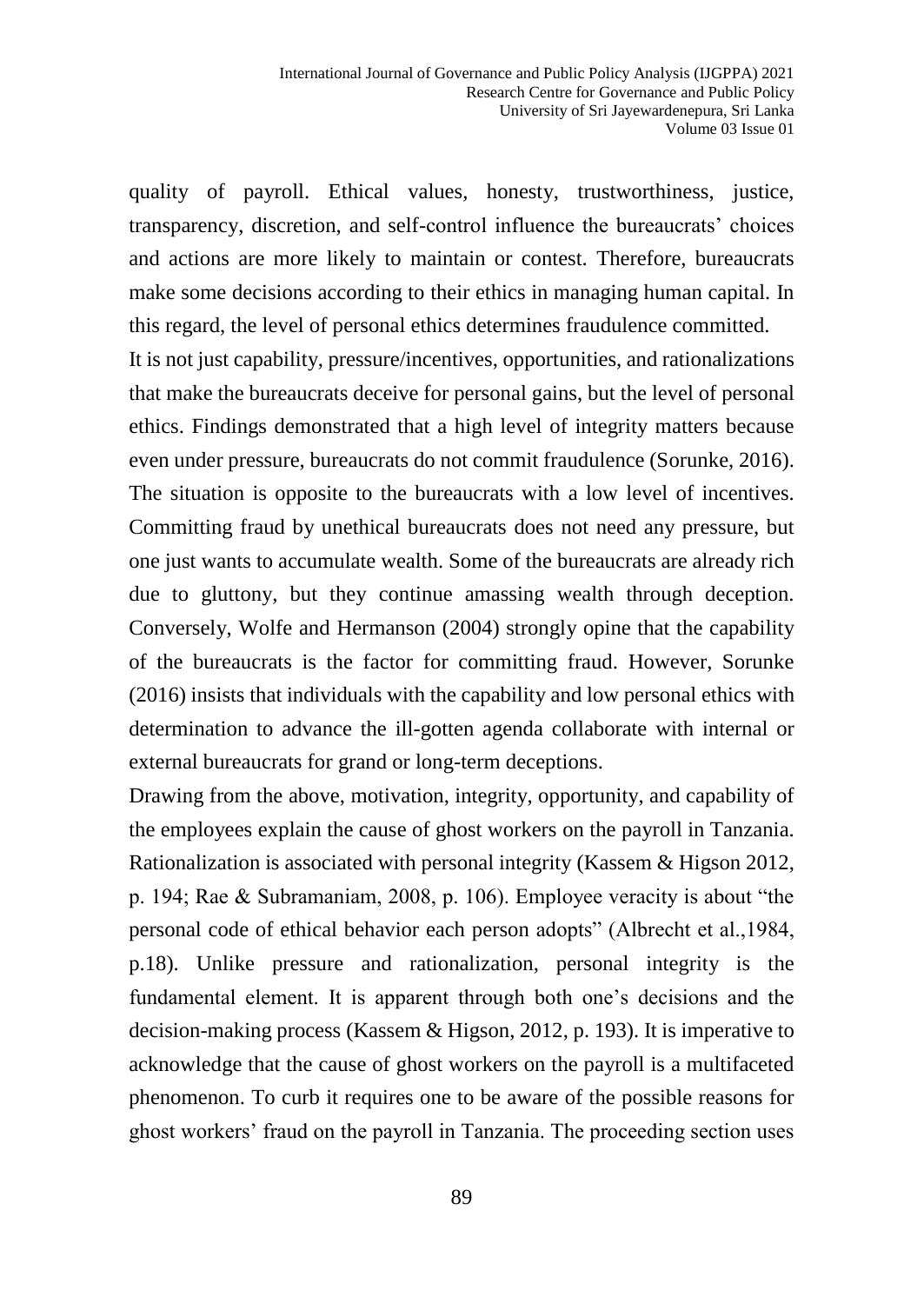a Management Lifecycle Theory to exhaust the framework that explains how to manage ghost workers on the payroll.

## **Fraud Management Lifecycle Theory**

The *Fraud Management Lifecycle Theory* (FMLT) suggests the cycle to discontinue or significantly decrease deception as ghost workers on the payroll. The FMLT is a lifecycle of the network where every stage in the lifecycle is a collective entity (Wilhelm, 2004). The theory has eight interlinked stages: "deterrence, prevention, detection, mitigation, analysis, policy, investigation and prosecution" (Wilhelm, 2004, p. 9). *Deterrence* engages in finishing ghost workers' fraud earlier than it is happening by making the path very hard for fraudsters. It intends to avert or dishearten fraud before it occurs. Effective deterrence of ghost workers is the product of each stage of FMLT to hold down and detract all forms of fraudulent elements. Its achievement depends on the efficient steps of FMLT. In the arena of payroll, the government should deter all fraudsters' activities against all government resources. In this regard, horrible or career/ life-threatening becomes necessary (Ibor, 2016). In Tanzania, MDAs and LGAs should abide by the laws, rules, employment and labor relations regulations, and the security guide for human capital management information systems to the letter.

*Prevention* involves actions to stop fraud from happening (Wilhelm, 2004). Here, the government should conceal the fraudsters from doing or carrying out fraudulence. It is rational to end losses on the payroll to occur against the permanence of deception. The process of data collection along the course of reforms of the civil servant department should not allow the creation and forgery of employees' particulars. Neither should the processes create loopholes for future fraud opportunities. *Detection* aims at unveiling the reality of fraud efforts. For instance, MDAs can use detective measures based on statistics to be acquainted with deception earlier than it transpires. HCMIS can detect frauds such as ghost workers if it makes it difficult for fraudsters to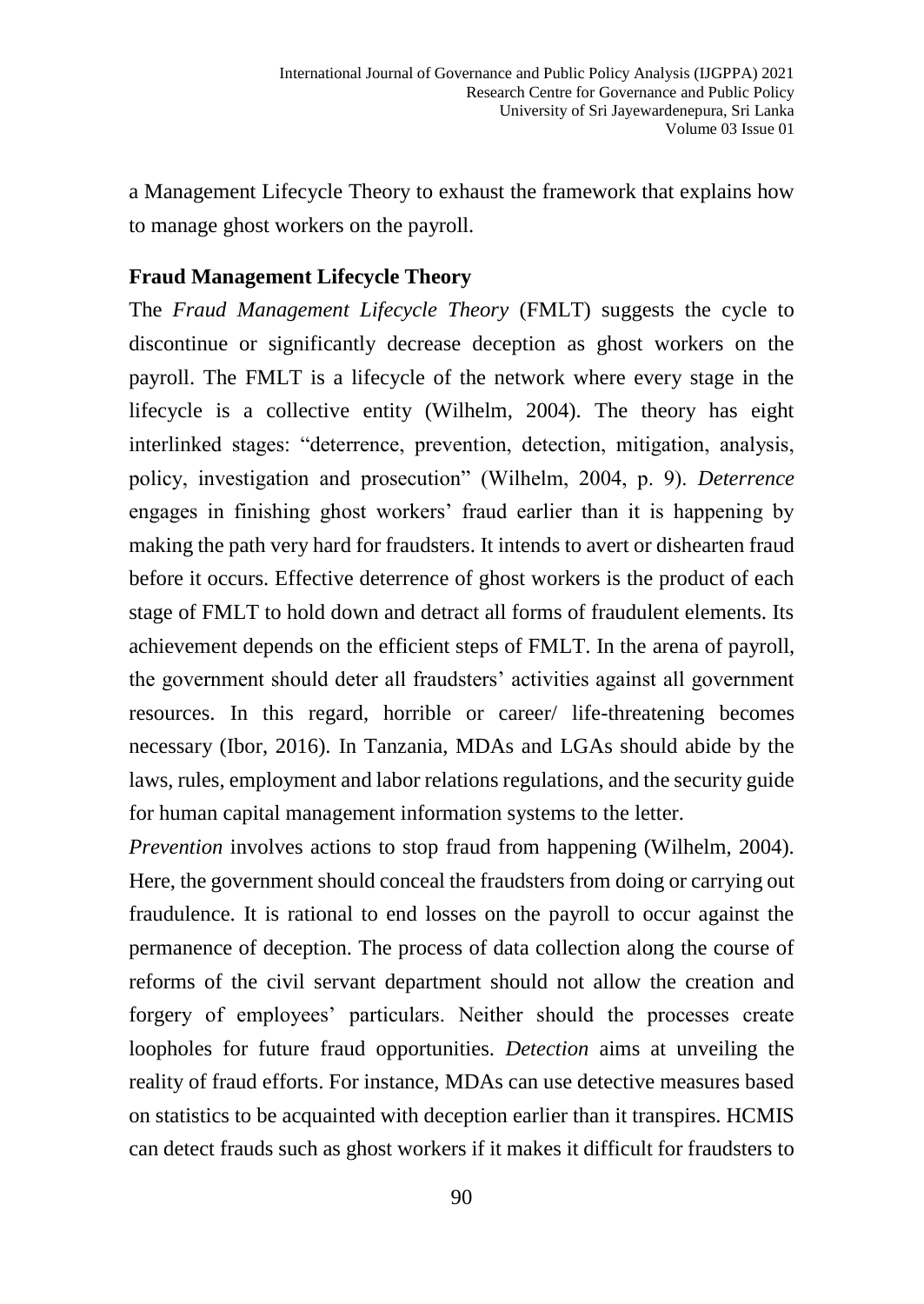adapt and exploit it. For instance, if governments disburse all salaries and fringe benefits through the employees' bank account, it is harder for the fraudsters to generate false bank accounts for ghost workers. *Mitigation* means to avoid harm from happening or achieving fraudulent actions (Wilhelm, 2004). For example, whenever suspicions arise on any financial transactions of salaries and other fringe benefits, the government must make bank account inactive. Mitigation could avoid deception payroll since it intends to take immediate actions to reduce the degree of attempts and losses incurred to recover or correct the impact (Wilhelm, 2004). Nevertheless, fraud reduction is the function of the business environment and management of installed detection tools.

The process provides a clear picture of the losses regardless of "deterrence, detection, prevention, and mitigation actions". The government should evaluate the outcomes of the deception on the payroll. It should determine the factors behind the losses and impacts. Additionally, the process should provide alternative and sustainable answers to perennial challenges on the payroll. The government can apply a technique like root-cause analysis (Wilhelm, 2004). The *policy* intends to make, weigh up, correspond, and support policymaking to diminish deceptions and irritations to legitimate customers. In this regard, the policy should address the quality of public services. For instance, the government created the "E-government act-2019" (URT, 2019) to provide a framework for all e-government transactions in Tanzania. With the particular focus and locus, the HCMIS security guiding principles provide a framework for HCMIS in Tanzania (URT, 2014). There are also rules and regulations in MDAs that emanate from the policy of the "Employment and labor relations act-2004" (URT, 2004). Implementations of policies curtail implicitly and explicitly decadent demeanors to advance ghost workers on the payroll. Besides, the government should assign sufficient resources for effectively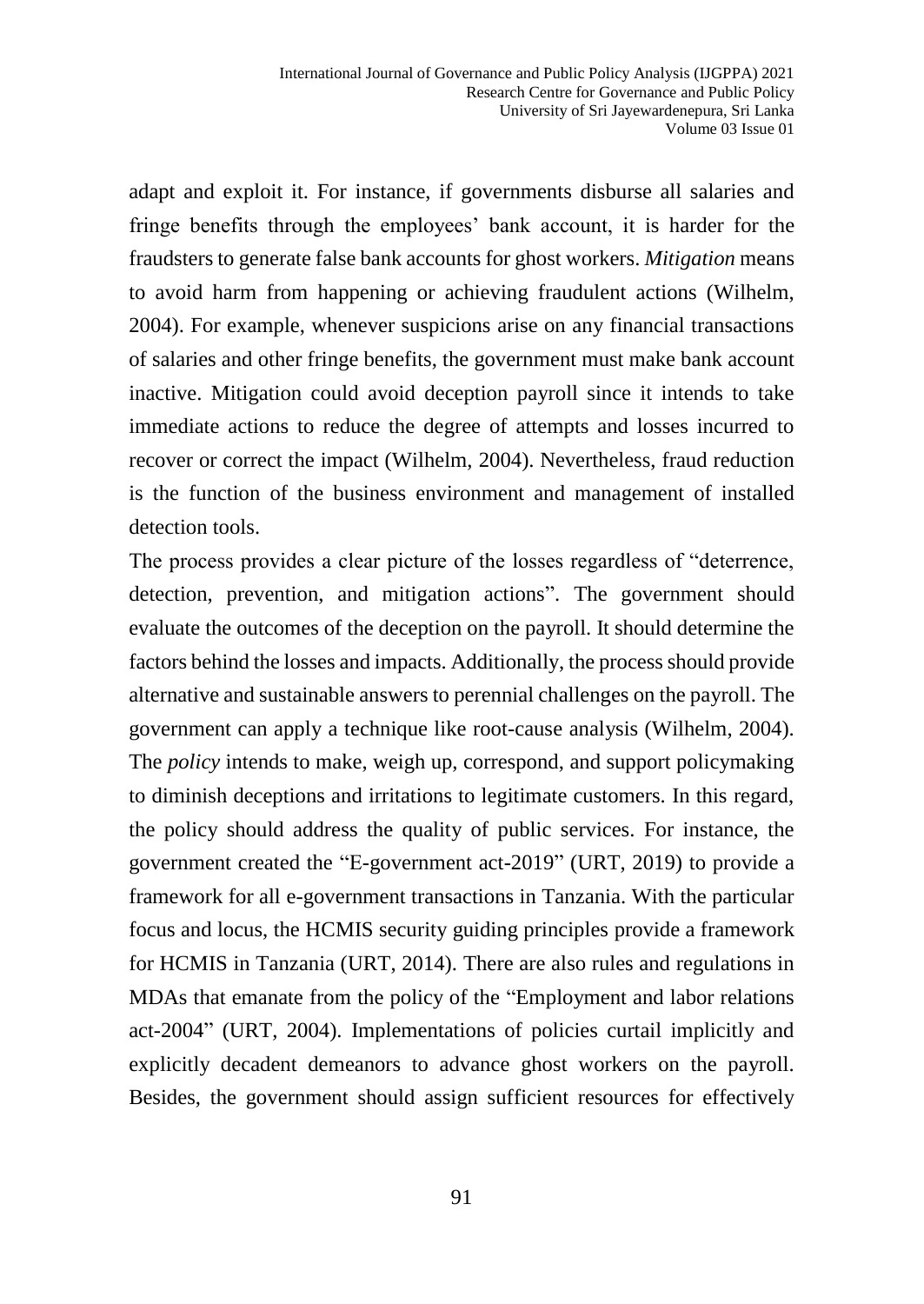fighting against fraudulence on the payroll. However, policies must consider deterrent value, failure decline, operational scalability, and effectiveness.

The investigation, attestation, and information help restrain actions that mislead to return assets and present proof for successful trial and certainty of the fraudsters (Wilhelm, 2004). Investigate three issues "internal and external investigations and coordination of enforcement of the laws. Internal investigations concentrate on employees, contractors, consultants, or vendors involved in managing human capital systems. External investigations focus on customers" (fraudulent claims), "fraudsters (individual crooks), and groups (an association of criminals)" (Wilhelm, 2004, p.14). The responsible authority must gather relevant information about ghost worker fraud on the payroll in this stage. Finally, the prosecution is the consequence of all the attainments and failures in the FMLT. It embraces retrieving assets, illegal payments, and sincerity with its attendant deterrent value. Prosecution aims at demanding fraudsters to restrain extra theft, start, preserve, and improve their reputation and acquire retrieval or compensation wherever possible. The achievements at the highest stage of the fraud management network depend on the eight interrelated steps. Ghost worker frauds flourish whenever the steps are imbalanced because of the weak network for managing fraud.

# **Methodology**

The paper sought to propose a conceptual framework for managing frauds on the payroll in Tanzania. The article relied on external desk research. Therefore, the study used secondary data, and a preliminary literature review provided the keywords and themes, which the author used for searching reading materials in search engines. Some of the keywords were ghost workers on the payroll, causes of frauds, management of frauds, and human capital management. Reviewed reports on the civil services reform in Tanzania covered the period between 1961 and 2020. The review provided the trend and statistics of the ghost workers purged from the payroll in Tanzania. The pre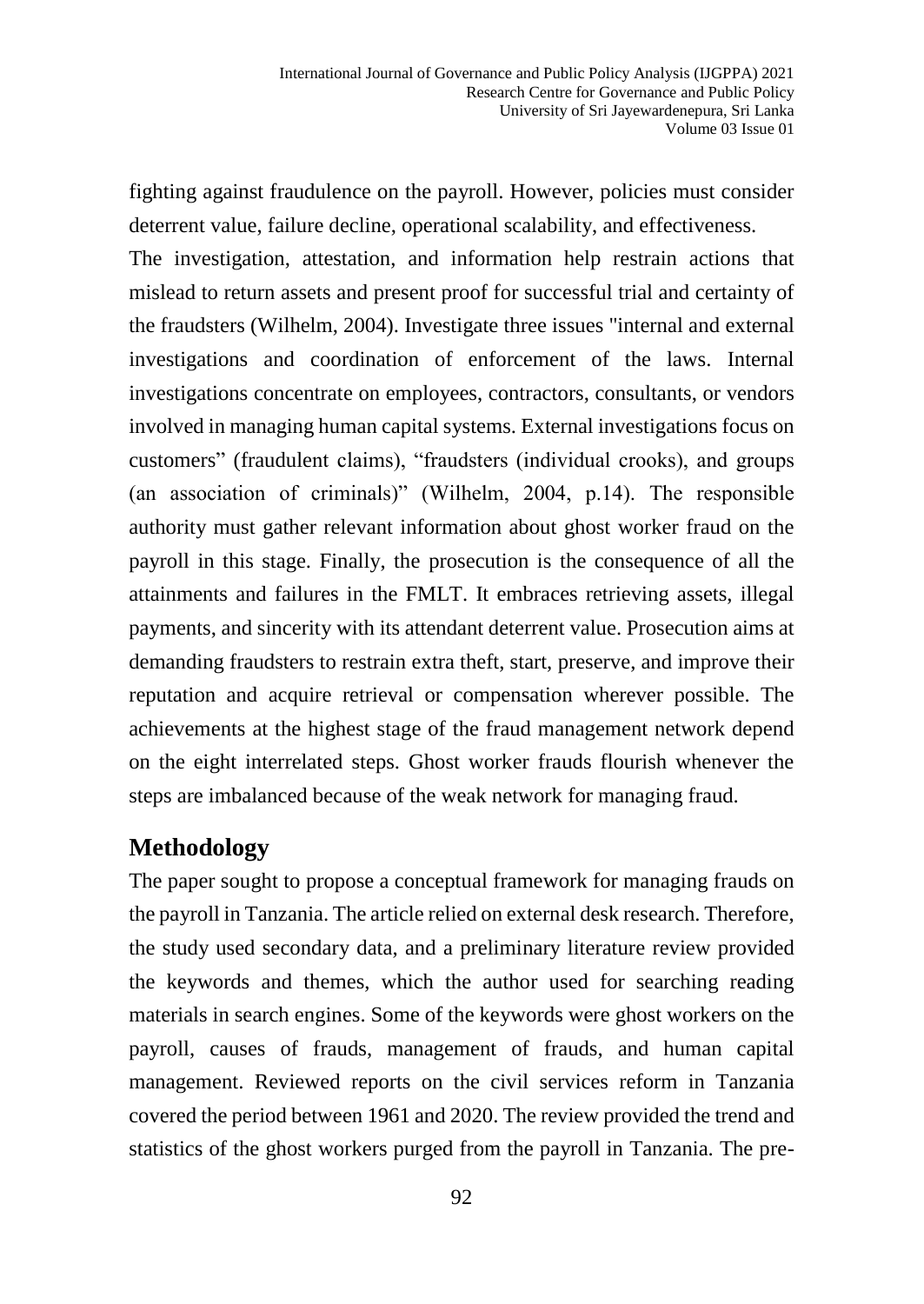review of literature brought on the scene two perspectives on frauds; how frauds occur and how to control them. These perspectives were captured well by the triangle fraud theory and fraud management life theory. Further review of the fraud triangle theory and fraud management theory provided the variables of the conceptual framework (figure 01). Subjected all-reviewed internet-based materials, books, journals, and government reports to content analysis by following the pre-established themes, as figure 01 demonstrates.

# **Analysis and Discussion**

#### **Analysis**

The main goal of the paper was to construct a conceptual framework that can guide in dealing with ghost workers on the payroll in Tanzania. The analysis is based on the three theories, namely Fraud Triangle Theory, Fraud Diamond Theory, and Fraud Lifecycle Management Theory; using concepts and variables from each theory, this section creates a conceptual framework for comprehending how to manage ghost workers the payroll in Tanzania.

According to Fraud Triangle Theory, *ghost workers' fraud* (GWF) occurs due to *perceived motive* (PM) (Cressey, 1950). Such pressure socially and or politically induces bureaucrats to live beyond their means (Albrecht et al., 2010). Consequently, the situation hastens bureaucrats to perceive the chances of fulfilling their ill-gotten agenda (Albrecht et al., 2008). Bureaucrats may understand its weaknesses by their managerial positions in the office running HCMIS. This situation becomes a loophole/ *perceived opportunity* (PO) to advance fraudulence (Cressey, 1950). Due to a lack of conscience, some bureaucrats can *rationalize* (RA) their ill-gotten agenda. It is contrary to the rules and regulations of the MDAs that employed them. To this point, neither of the reasons makes a human resource officer behind the HCMIS further advance their agenda without having enough *capacity* (low to high CA) to furnish the act unnoticed by the employer (Wolfe & Hermanson, 2004).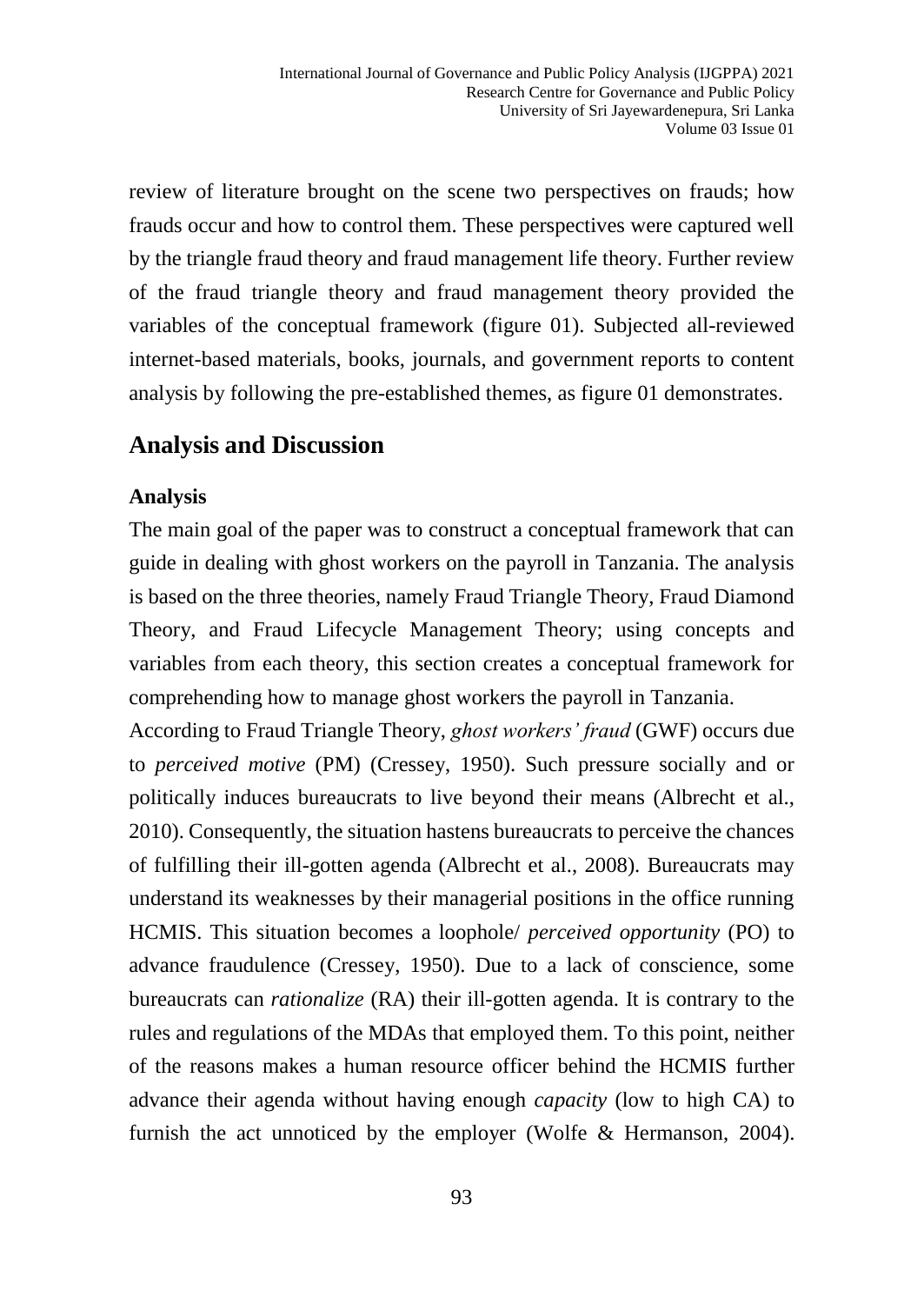However, not every user of HCMIS with PM, PO, RA, and CA is a fraudster (Lister, 2007; Ruankaew, 2016). It depends on the level of *personal ethics* (PE). Those who observe the code of conduct to the letter (high PE) do not suffer from PM, PO, RA, and CA (Rae & Subramaniam, 2008). Employees who lack or do not adhere to *personal ethics* (low PE) would advance their ambitions (Lister, 2007). If the HCMIS is weak or has no inherent ghost workers' management mechanism results in the occurrence and persistence of Ghost Workers Fraud (GWF). According to Cressey (1950); Wolfe and Hermanson (2004); Lister (2007), the causes of GWF on the payroll are PM; PO; RA; CA and PE. Therefore, Ghost worker's fraud on the payroll depends on the presence of combined factors as follows: **GWF=ƒ (PM+PO+RA+CA+PE).** 

Knowing how ghost workers on the payroll occur without knowing how to curb the menace may not improve the management of frauds in the organizations. According to the Fraud Management Lifecycle Theory, managing ghost workers' fraud would entail departments and President's Office - Public Service Management Good Governance to run HCMIS by considering all variables that make it efficient and effective. According to Wilhelm (2004), there are eight factors to consider while managing frauds. They include all *deterrent* interventions (DER). The MDAs with deterrent mechanisms can avoid ghost fraud and other losses. *Preventive interventions* (PRE) stop ghost workers' occurrence (Wilhelm, 2004). Once fraud occurs, *detective intervention* (DET) should suppress it. The failure of DET brings in *mitigation measures* (MIT) for stopping or reducing ghost workers on the payroll significantly. The MIT gets support from the *analysis* (ANA) of the incidences that establish comprehension of the event (Wilhelm, 2004). Once the government understands the nature of fraud on the payroll, it should make a *policy* (POL) to curb the peril (Wilhelm, 2004). *Investigation* (INV) enables to examine all employees involved in the processes of managing human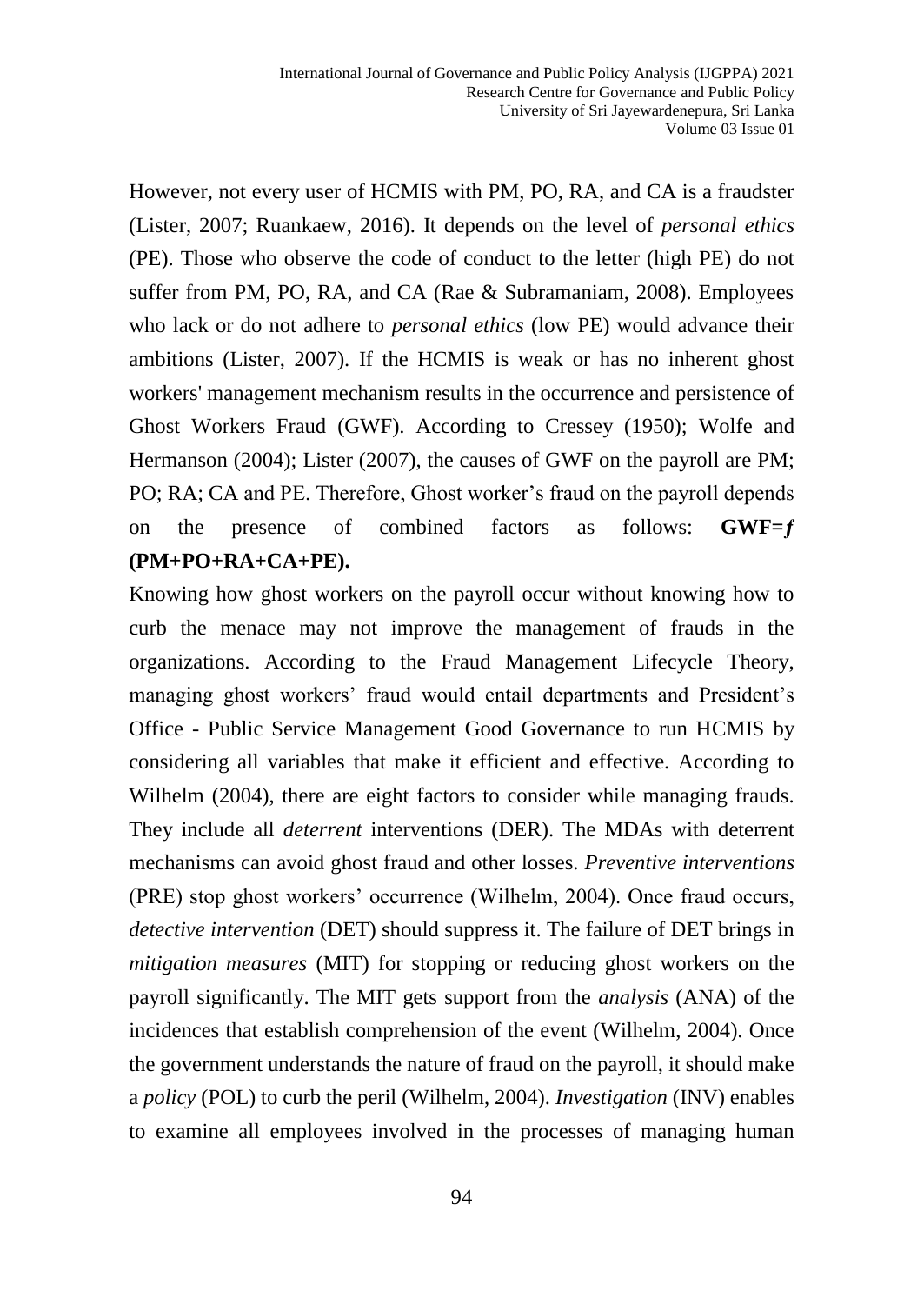capital in collecting evidence on the lost property and suing them before the court of law (Wilhelm, 2004). Once solid shreds of evidence are readily available, *prosecution* (PRO) begins (Wilhelm, 2004). It involves regaining the lost property and reputation or losing it all. According to Wilhelm (2004), effective *management of ghost workers' frauds* (MGWF) depends on comprehensive but cohesive control interventions, which are DER; PRE; DET; MIT; ANA; POL; INV and PRO. Therefore, effective management of ghost worker fraud on the payroll depends on the presence of combined factors as follows: **MGWF =ƒ (PRE+DET+MIT+ANA+POL+INV+ PRO**).





Abbreviations:

PM: perceived motive; PO: perceived opportunity; RA: rationalizations; PE: personal ethics; CA: capability; DER: deterrence: prevention; MIT: mitigation; ANA: analysis; POL: policy; INV: investigation; PRO: prosecution; PRE: Preventive interventions; DET: detective intervention

*Source: Based on literature review*

#### **Discussion**

The main of the study is to formulate a conceptual framework that can assist public organizations to identify and manage ghost workers on the payroll and eventually stop or reduce the peril. The conceptual framework (figure 01)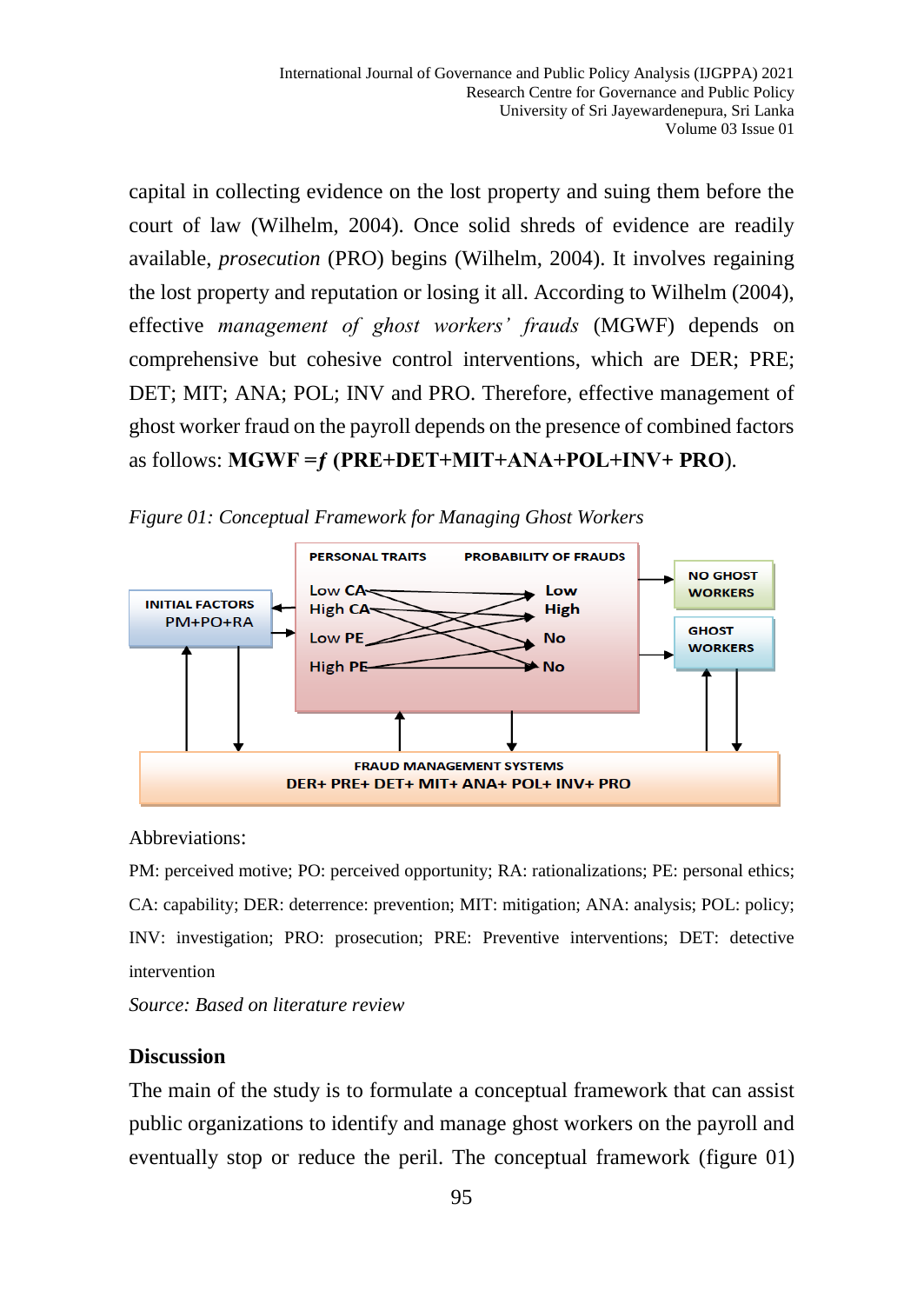underlines key areas for efficient and effective identification and management of ghost workers on the payroll. According to the fraud triangle perspectives, organizations should be conversant with what drives employees to commit frauds (Cressey, 1953). Social and political pressure (Murdock, 2008), extravagance (Kassem & Higson, 2012), any personal financial issues like debts (Albrecht et al., 2010), identified loopholes in the systems (Lister, 2007) cannot result in frauds on the payroll. The bureaucrats must rationalize the act. In addition, not every employee, but only those directly or indirectly in access to human resources systems, can commit fraud on the payroll (Ruankaew, 2016). They can do it due to their positions and duties in processing payroll. Likewise, not all bureaucrats processing payroll commit fraud due to their capacities. Irrespective of personal capacity, bureaucrats with high personal ethics do not commit fraud on the payroll. Conversely, as the level of ethics amongst bureaucrats decreases, the probability of fraud on the payroll increases (Sawe & Maimu, 2001; Ruankaew, 2016; Rae & Subramaniam, 2008). Unethical bureaucrats use their expertise, positions, and any other influence unprofessionally to commit payroll fraud. In addition, Experian (2020) reveals that ICT supported operations such as human capital management information systems are more prone to deceptions because fraudsters quickly adapt and exploit digital channels. The remedy would be to fortify all management systems as the conceptual framework (figure 01). Efficient and effective deterrence, prevention, detection, mitigation, policy analysis, investigation, and prosecution systems can suppress or stop fraudsters from tampering with payroll (Wilhelm, 2004). In Tanzania, fraud management should go beyond policy analysis to investigation and prosecution to regain the reputation of the public service and squandered funds. For example, the government identified 19,708 ghost workers between 2016 and 2018 and lost 119.83 billion Tanzanian Shillings monthly (Domasa & Kamagi, 2020). There are rare prosecutions of people and institutions such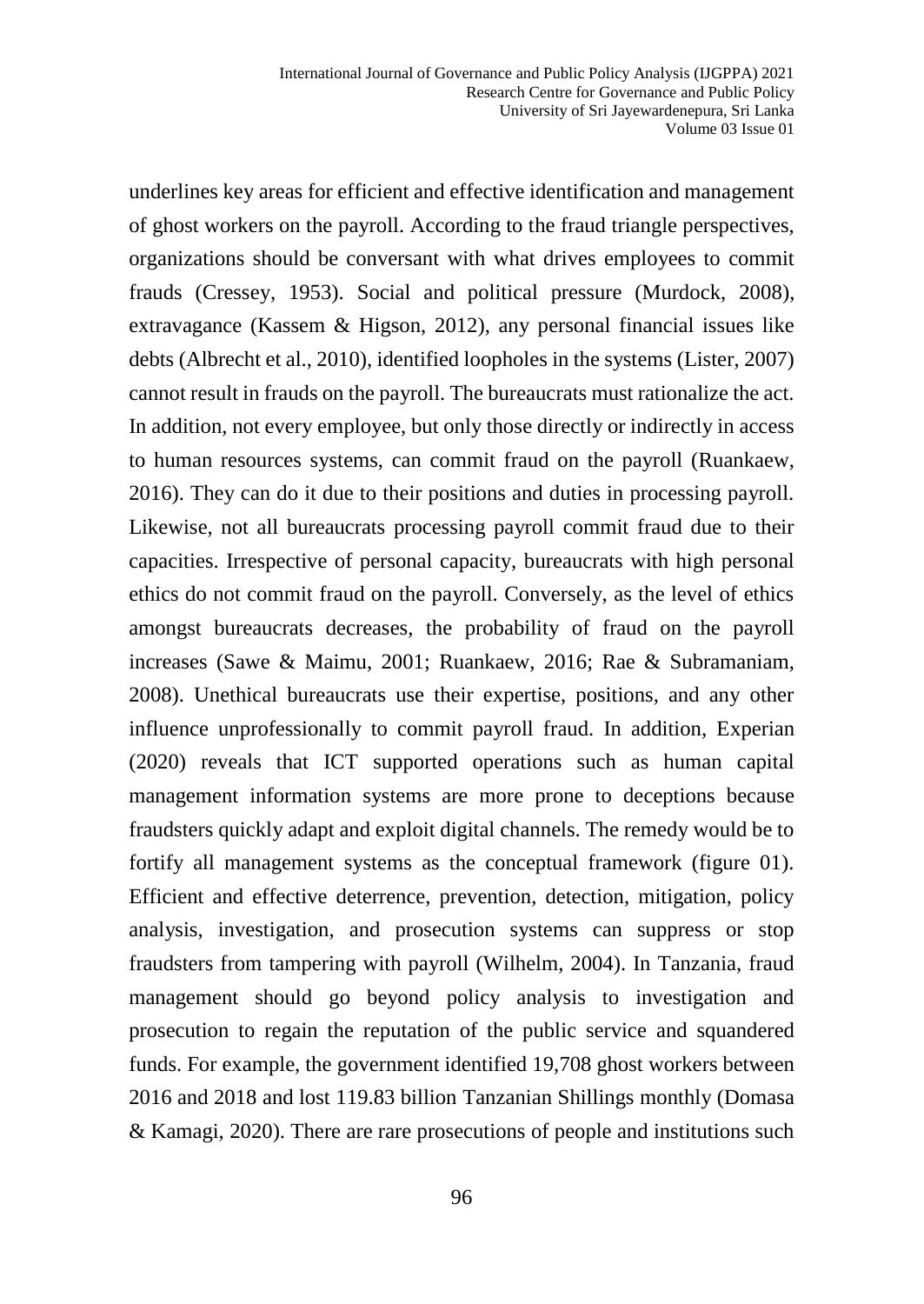as banks involved in fraudulence and regain any squandered money on the payroll. The government can stop or significantly reduce frauds on the payroll by systematically studying the nature of fraud occurrences before fortifying fraud management systems.

# **Conclusion and Recommendations**

The study proposed a conceptual framework to explain the complex occurrences and managing ghost workers on the payroll. It can assist managers in establishing the reasons and nature of unethical bureaucrats and the systems they use to commit frauds on the payroll. In addition, the framework suggests when and how to curb the menace concurrently. It helps managers identify traits of bureaucrats who are likely to advance ghost workers fraud on the payroll. It suggests who should be recruited and promoted to some sensitive positions in the office. Therefore, efficient and effective payroll systems should identify and manage ghost workers on the payroll.

# **Limitation and Future Studies**

This study relied only on secondary data and proposed a conceptual framework mainly from the Fraud Triangle theory, Diamond Fraud Theory, and Fraud Lifecycle Management Theory. However, all these were not specific for this study, and they were used cautiously as a foundation of the study.

The conceptual framework provides and guides managers to improve efficiency and effectiveness in managing human resources. It provides checklists for evaluating the fraud management systems and the bureaucrats overseeing the systems. Due to efficiency and effectiveness in managing human resources, managers can control ghost workers on the payroll. The framework assists managers in answering the fundamental question. For instance, why does fraud reoccur on the payroll? Therefore, future studies can apply the conceptual framework to study any issue about frauds management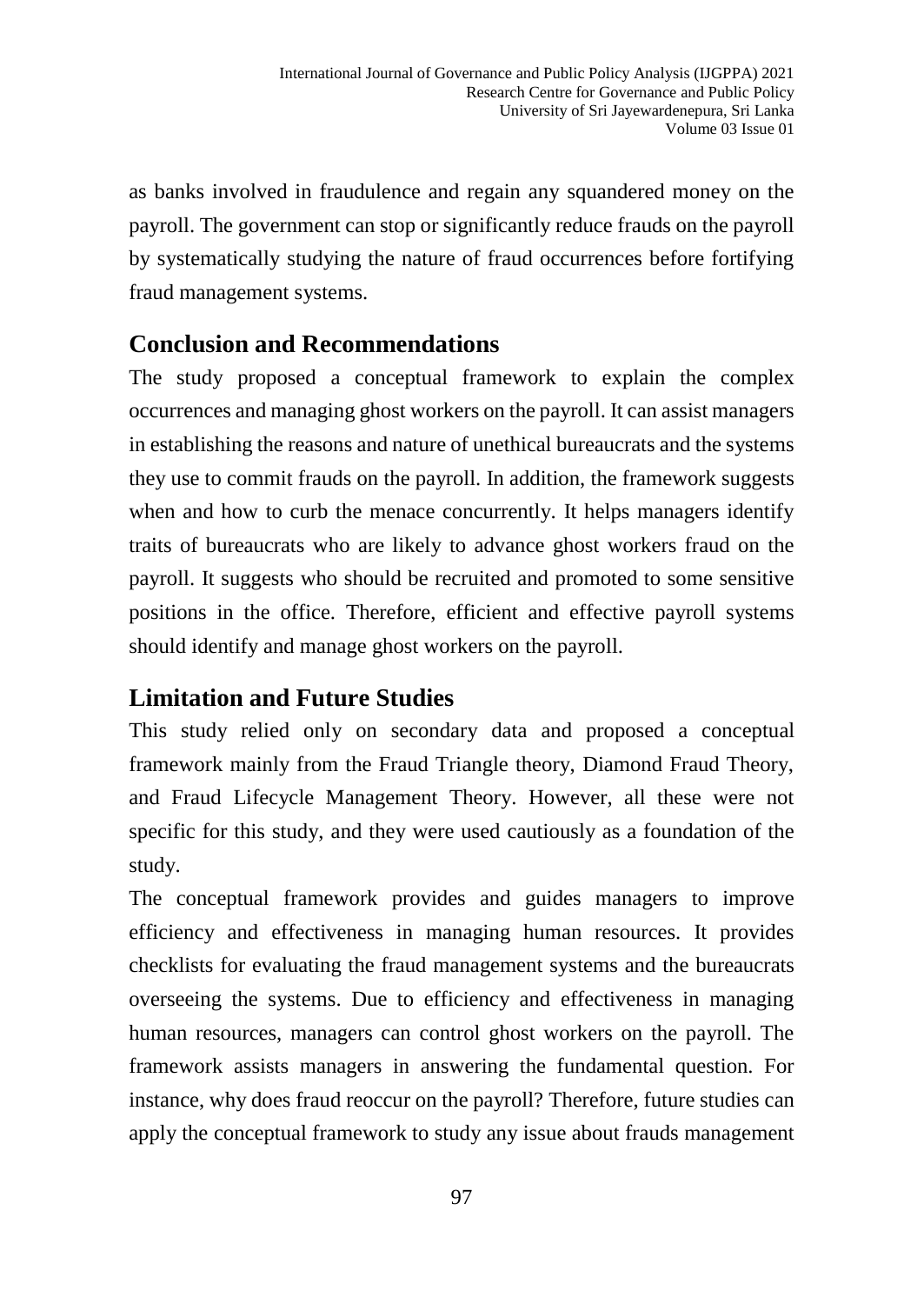on the payroll in Tanzania and other similar countries. Additionally, future studies can test each of the provided variables quantitatively to confirm or refute the validity of the proposed conceptual framework.

## **References**

- Abdullahi, R., & Mansor, N. (2015). Concomitant Debacle of Fraud Incidences in the Nigeria Public Sector: Understanding the power of Fraud Triangle Theory. *International Journal of Academic Research in Business and Social Sciences*, *5*(5), 312-325.
- ADE. (2013). *Public Expenditure and Financial Accountability (PEFA) Assessment of Mainland Tanzania (Central Government).* Dar-es-Salaam: PEFA.
- Akers, D. M. & Bellovary, L. (2006). What Is Fraud and Who Is Responsible? *Journal of Forensic Accounting*, *7*(1), 247-2.
- Albrecht, W. S., Albrecht, C. C., Albrecht, C. O., & Zimbelman, M. F. (2009). *Fraud Examination*, 3rd Ed. Mason: South Western Cengage Learning.
- Albrecht, C., Turnbull, C., Zhang, Y., & Skousen, C. J. (2010). The Relationship between South Korean Chaebols and Fraud. *Managerial Auditing Journal*, *33*(3). www.emerald.com.
- Albrecht, S., Howe, K., Romney, M. (1984). *Deterring Fraud: The Internal Auditors Perspective,* Institute of Internal Auditors Research Foundation.
- Albrecht, W. S, Albrecht, C. & Albrecht, C. C. (2008). Current Trends in Fraud and its Detection. *Information Security Journal: A Global Perspective, 17*(1), 2-12. DOI: 10.1080/19393550801934331
- Amoaku-Tuffour, J. K. (2002). Ghost Names, Shadow Workers, and The Public Sector Wage Bill. *Occasional paper* 34. Accra, An Institute of Economic Affairs Publication.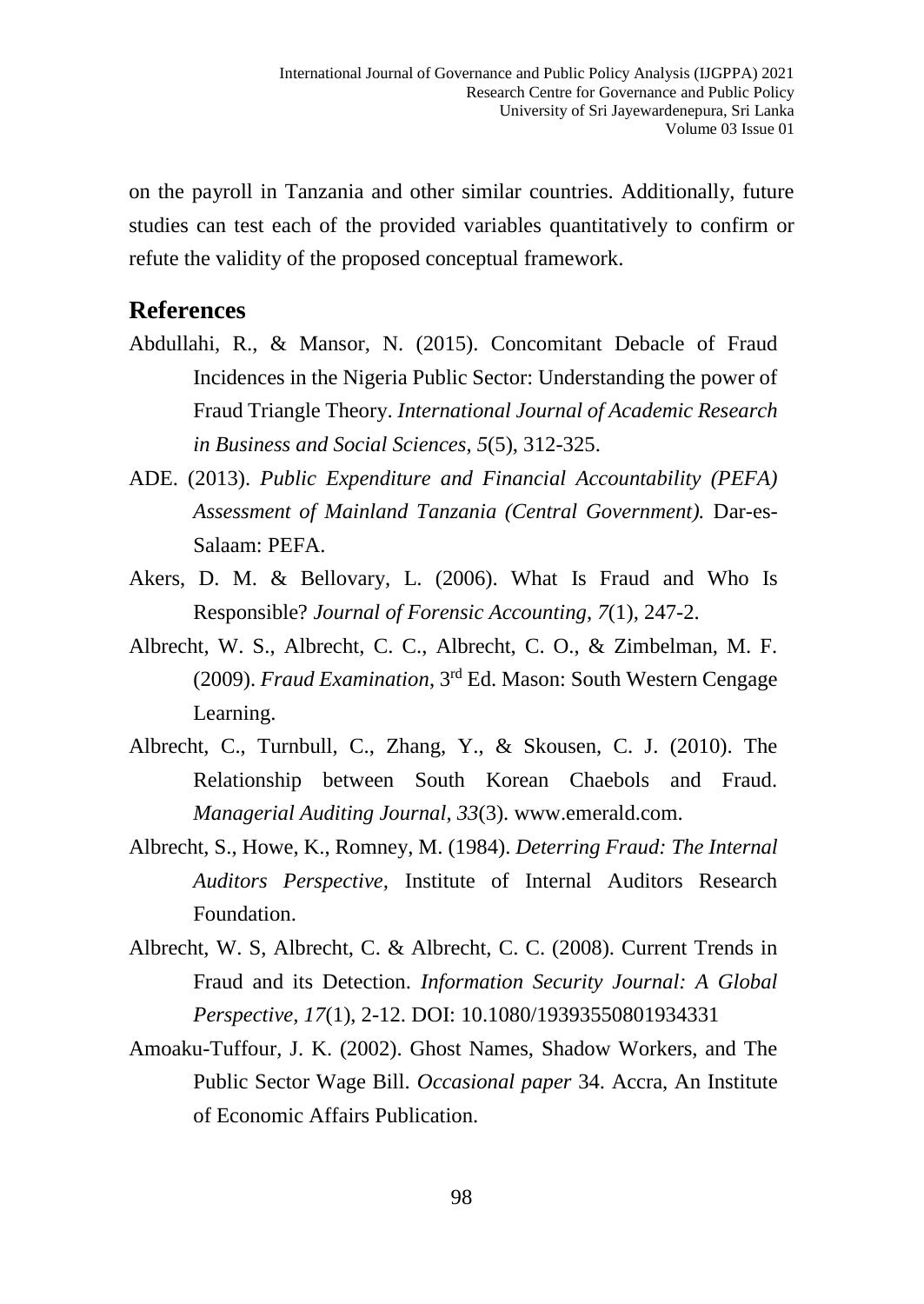- Anele, K. A. (1996). *The Ghost Worker in the River State Public Service: A Study in Institutionalized Fraud* (Ph.D. thesis), University of Port Harcourt.
- Association of Certified Fraud Examination. (2016). *Report to the Nations on Occupational Fraud and Abuse: 2016 Global Fraud Study*.  $ACFA$ , Austin. Accessed  $10^{th}$  March 2021. <https://www.acfe.com/rttn2016/docs/2016-report-to-the-nations.pdf>
- Association of Certified Fraud Examiners. (2010). *2010 Report to the Nation on Occupational Fraud and Abuse* (2010 Global Fraud Study). <http://www.acfe.com/rttn>
- Association of Certified Fraud Examiners. (2016). *Ghost Employees Frauds-Payroll Frauds*, 2016. www. brisbaneacfe. org/library
- Bwaki, K. A. (2020). *Efficiency and Effectiveness of Human Capital Management Information System in Managing Ghost Workers Fraud in Tanzania*. Unpublished Dissertation, Mzumbe University.
- Cressey, D. R. (1950). The criminal violation of financial trust. *American Sociological Review, 15* (6), 738-743, [www.JSTOR.org](http://www.jstor.org/)
- Domasa, S. & Kamagi, D. (2020). PM Recites Remarkable Feats. [https://Www.Dailynews.Co.Tz/News/2020-06](https://www.dailynews.co.tz/News/2020-06%20165ee859d2a3dea.Aspx)  [165ee859d2a3dea.Aspx](https://www.dailynews.co.tz/News/2020-06%20165ee859d2a3dea.Aspx)
- Experian. (2020). *Preventing Fraud in Challenging Times: EMEA Fraud Report 2020*. Nottingham, Experian.
- Fraud. (2021). In Merriam-Webster.com. Retrieved 12th December 2021, from https://www.merriam-webster.com/dictionary/hacke

Giliard, S. (2021). President Mwinyi Fires Top Military Bosses As Zanzibar "Ghost Eat" Over 2bm/- Monthly[.Https://Habarileo.Co.Tz/Habari/2021-04-](https://habarileo.co.tz/habari/2021-04-1360752ddb6f48a.aspx) [1360752ddb6f48a.Aspx](https://habarileo.co.tz/habari/2021-04-1360752ddb6f48a.aspx)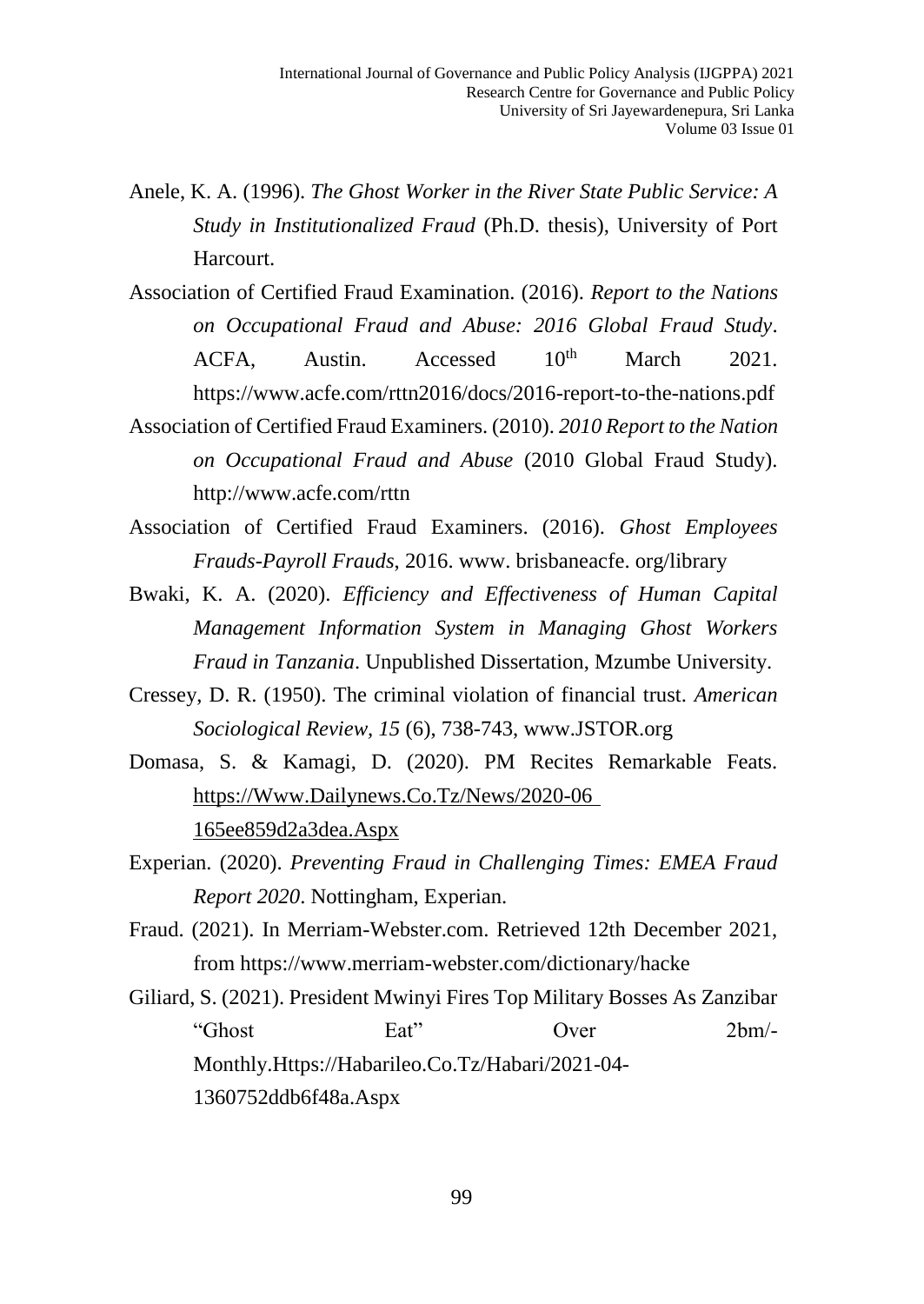- Haruna, I., Joesph, A., & Samson, J. A. (2015) Integrated Personnel Payroll and Information System (IPPIS) Panacea for Ghost Workers Syndrome in Nigerian Public Service. *International Journal of Public Administration and Management Research (IJPAMR), 2*(5).
- Hawley, I. (2021). Ghost Workers: who are they and how to deal with them? [https://www.Abyrint.Com/Ghost-Worker-Stories/](https://www.abyrint.com/Ghost-Worker-Stories/)
- Ibor, B. I. (2015). An Empirical Investigation of the Human Resources Nexus to Frauds in the Nigerian Banking Sector. *International Journal of Scientific and Research Publications*, (6), 231-247.
- IMF Country Report No. 16/29. (2016). *United Republic of Tanzania Third Review Under the Policy Support Instrument—Press Release; Staff Report; And Statement by The Executive Director for United Republic of Tanzania*. Washington, D.C. 20090. https://www.imf.org/external/pubs/ft/scr/2016/cr1629.pdf
- Kassem, R. & Higson, A.W. (2012). The new fraud triangle model. *Journal of Emerging Trends in Economics and Management Sciences*, *3*(3), 191-195.
- Kiwuwa, E, D. (2021). Tanzania's Magufuli: Bold and Efficient, With A Dangerous Penchant for Populism. [https://Theconversation.Com/Tanzanias-Magufuli-Bold-And-](https://theconversation.com/Tanzanias-Magufuli-Bold-And-Efficient-With-A-Dangerous-Penchant-For-Populism-157431)[Efficient-With-A-Dangerous-Penchant-For-Populism-157431](https://theconversation.com/Tanzanias-Magufuli-Bold-And-Efficient-With-A-Dangerous-Penchant-For-Populism-157431)
- Lister, L. M. (2007). A Practical Approach to Fraud, *Internal Auditor, December* 2007, 1-30.
- Lukumai, C.E. (2006). *The Implementation of Civil Service Reforms in Tanzania, 1991-2000*. The University of Bergen, Bergen.
- Murdock, H. (2008). The Three Dimensions of Fraud. *Internal Auditor-14, August*.
- Nangih, E. & Davies, D. S. (2017). Biometrics and Bank Verification Number (BVN) Technology and Ghost Workers Identification in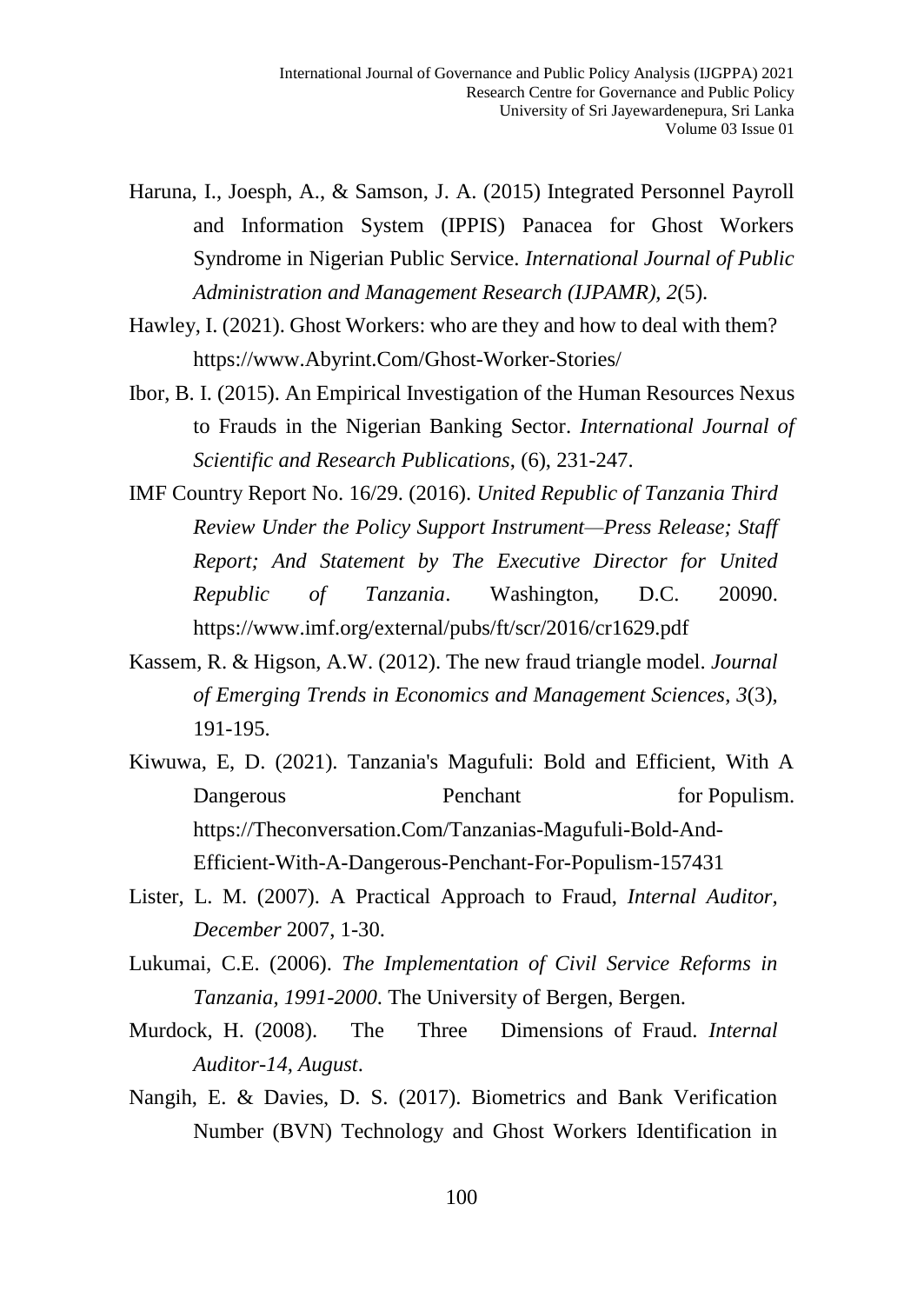Rivers State Local Government Areas. *Journal of Harmonized Research in Management*, *3*(1)[.www.johronline.com](http://www.johronline.com/)

- National Audit Office. (1999). *Annual General Report of the Controller and Auditor-General: On the Audit of Public Authorities and Other Bodies for the Financial Year 2010/2011*. Dar es Salaam: The National Audit Office.
- National Audit Office. (2020). *The Annual General Report of The Controller And Auditor General On The Audit Of Financial Statements of The Central Government For The Financial Year Ended 30th June 2019*. Dodoma, Nation Audit Office
- Ndaro, A. N. (2016). *Contribution of Human Capital Management Information System on Organisational Performance: A Case of Ushetu District Council in Shinyanga Region*. [Unpublished master dissertation]. Mzumbe University
- Njau, P. A. (2017). *Challenge in the Use of Human Capital Management Information System (HCMIS) in Local Government Authorities.* A Case of Mwanza City Council, Tanzania. Dissertation/Mzumbe University.
- Oguzierem, A., Sofiri, P. & Okodudu, A. S. (2017). Ghost Workers Fraud, Bloated Wage Bill and Employment Reduction in Primary and Secondary Education Sector in Bayelsa State. *International Journal of Science and Economic Research, 2* (2).
- Okagu, F. I., Obeta, R. U., & Thomas, F. C. (2020). The Plague of Payroll Fraud in Local Government Administration in Nigeria. *International Journal of Innovative Legal and Political Studies*, *8* (2), 22-23.
- Rae, K. & Subramaniam, N. (2008). Quality of Internal Control Procedures. *Managerial Auditing Journal, 2*(2), 104 – 124.
- Ruankaew, T. (2016). Beyond the Fraud Diamond. *International Journal of Business Management and Economic Research*, *7* (1), 474–476.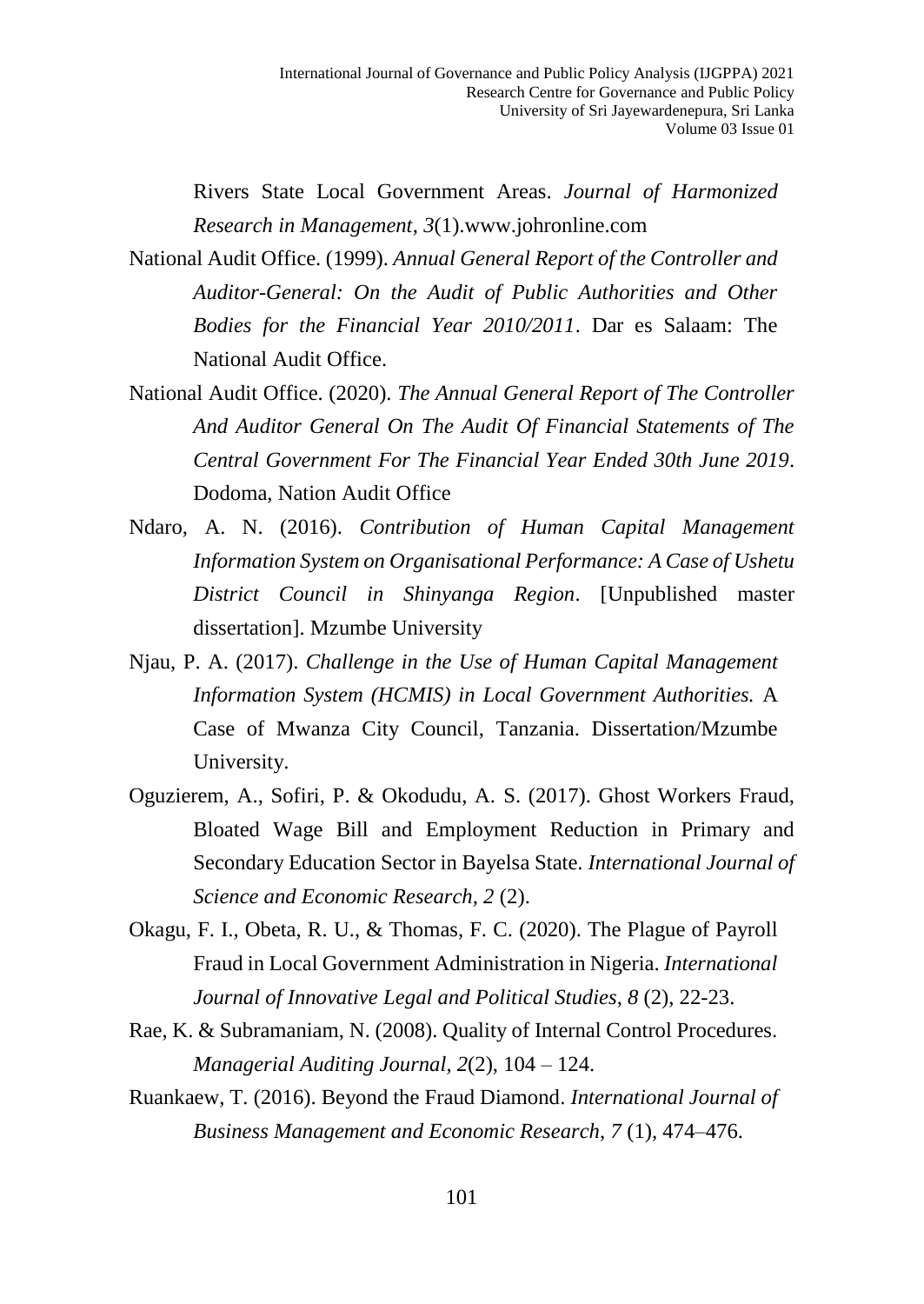- Sawe, D. & Maimu, D. (2001). *International Experience with Civil Service Censuses and Civil Service Databases. Case study 3*. Management Trust, London.
- Sorunke, O. A. (2016). Personal Ethics and Fraudster Motivation: The Missing Link in Fraud Triangle and Fraud Diamond Theories. *The International Journal of Academic Research in Business and Social Sciences*, *6*, 159-165.
- Sorunke, O. A., Omotoso, A. F., Azeez, M. A., & Alamu, N. E. (2014). Ethical Issue in Financial Reporting and Theories that Drive Them: A Discourse. *International Journal of Business and Common Market Studies*, *11*(1&2) 59-69.
- The United Republic of Tanzania. (2004). *Employment and Labour Relations Act-2004*, 2004. [https://www.ilo.org/dyn/natlex/docs/ELECTRONIC/68319/104204](https://www.ilo.org/dyn/natlex/docs/ELECTRONIC/68319/104204/F-894240970/TZA68319.pdf) [/F-894240970/TZA68319.pdf](https://www.ilo.org/dyn/natlex/docs/ELECTRONIC/68319/104204/F-894240970/TZA68319.pdf)
- The United Republic of Tanzania. (2014). *Human Capital Management Information System Security Guiding Principles*. Dar es Salaam, PO-PSM.
- The United Republic of Tanzania. (2019). E-government Act-2019, 2019. [https://www.ega.go.tz/uploads/publications/sw-1574849310](https://www.ega.go.tz/uploads/publications/sw-1574849310-eGov%20act,%202019.pd) [eGov%20act,%202019.pd](https://www.ega.go.tz/uploads/publications/sw-1574849310-eGov%20act,%202019.pd)
- The University of Southern Indiana. (2021). what is fraud? The University of Southern Indiana Evansville. <https://www.usi.edu/internalaudit/what-is-fraud>
- Therkildsen, O. (2001). *Efficiency, accountability, and implementation: Public sector reform in East and Southern Africa*. Draft of paper no. 3, Programme on Democracy, Governance, and Human Rights, UNRISD, Geneva.